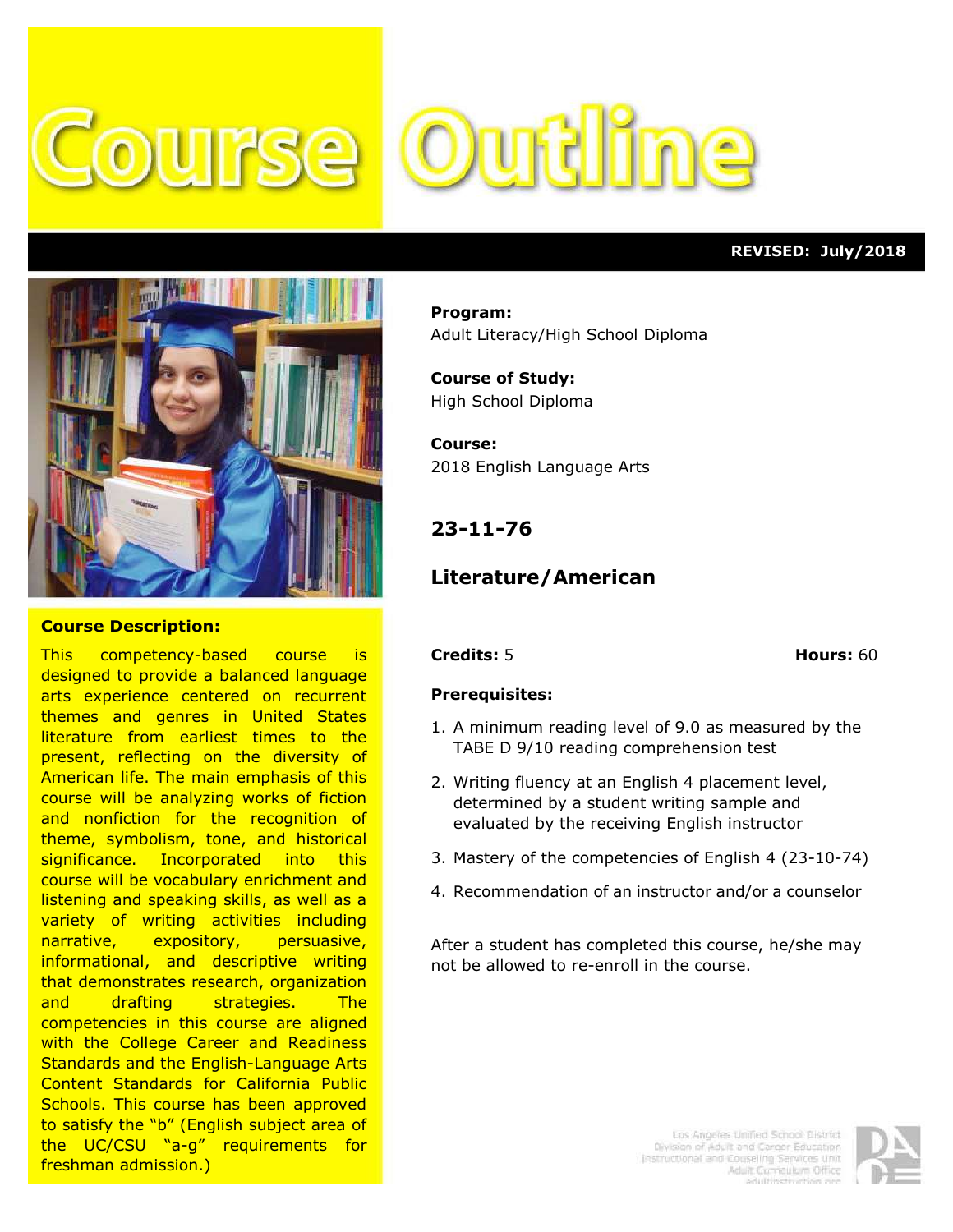## *A MESSAGE to COMPETENCY-BASED COURSE OUTLINE USERS*

This competency-based course outline is for use by students, teachers, counselors and school administrators, advisory committees, and all others having interest in the course.

Before enrolling, students can read the course competencies listed to help them (students) decide whether or not the course will meet their needs. After enrolling, a copy of the competencies can help a student track his/her progress through the course.

Teachers can use competency-based areas and statements to gain an overview of the course. The competencies can be used to develop lesson plans and teaching strategies. The Instructional Materials and Other Resources page provides teachers with instructional support in the form of textbook titles, media and technology options, as well as the names of advisory personnel. Many course outlines provide sample lesson plans written by experienced teachers of the course.

Counselors can use the course outline to explain course purpose, goals and content to students. Sharing competency lists with students will make the students aware of the minimal skills and knowledge they need to demonstrate after taking the course. This process can identify potential candidates for a course.

Principals can scan the competency-areas and statements to decide if the content of a course should be offered at their school in order to meet the needs of the community which it serves.

Competencies can be used to generate relevant questions and items for tests. The writing of individualized instructional contracts also needs to reflect the competency-based course outline components.

Clearly defined competency-based areas, statements, and minimal competencies are the points upon which curriculum, instruction, and assessment focus.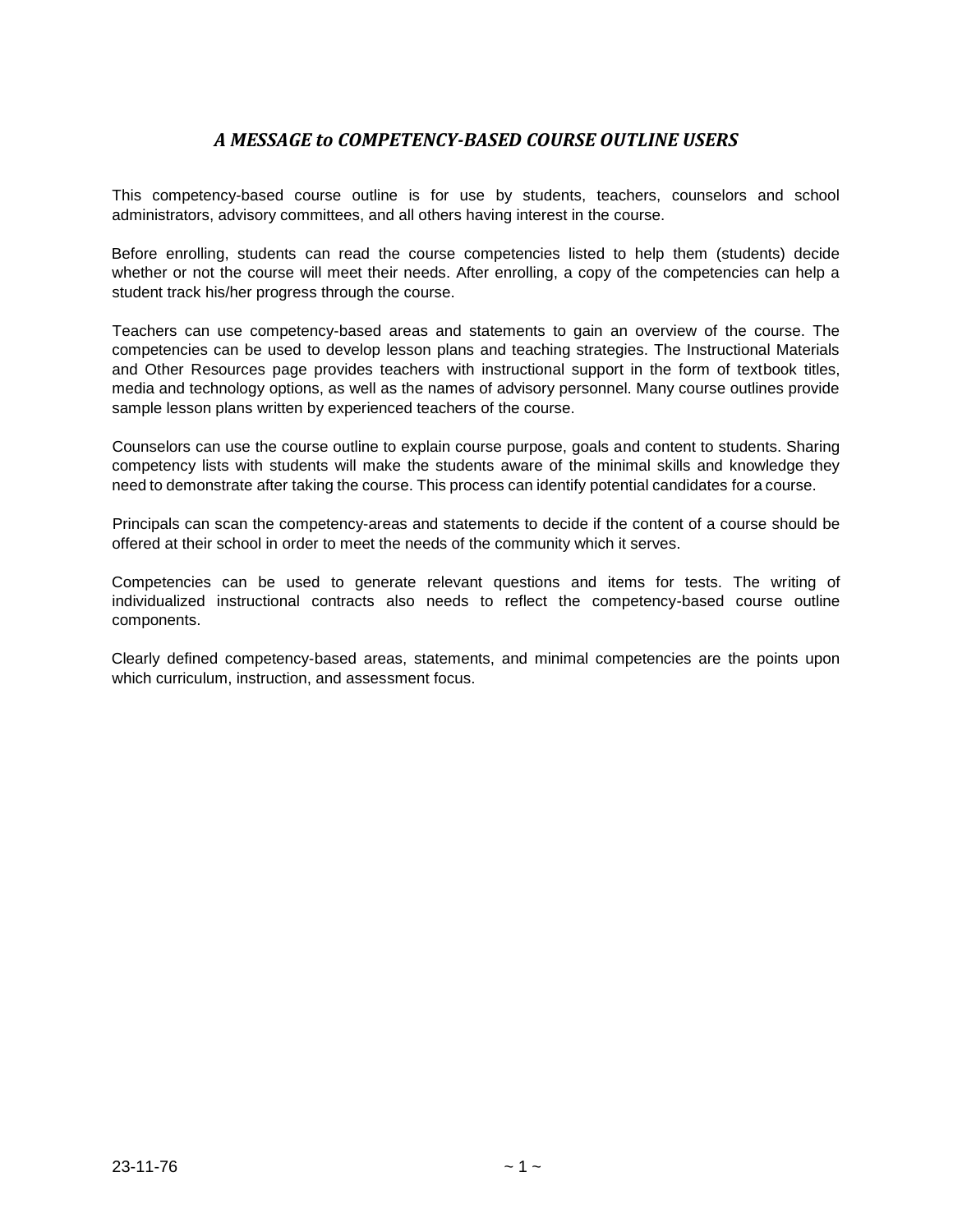## *THE DEVELOPMENT of a COMPETENCY-BASED COURSE OUTLINE*

Every approved CBE course outline is written by Los Angeles Unified School teachers who teach the course. All teacher/writers have been in-serviced and certified by the Adult Curriculum Office to learn about competency-based education and the outline format.

New courses and course revisions are initiated by school and/or central office subject area departments. The schools and the subject area departments share the responsibility for approving the subject content, hours, credits, etc. Teacher/writers submit their first draft to the appropriate central office subject area supervisor, specialist, consultant or adviser.

Course outline draft copies are next submitted to the curriculum office. There information required by the District and the State is verified. The outlines are edited and entered into the course outline computer data base. One formatted copy of an outline, with every page stamped "Draft Copy Only", is either approved by the curriculum office or returned for clarification or improvement.

Once signed off by the curriculum office an outline is routed back to the department that submitted it. When approved there, it is routed to the office of the Director of Instructional Services and finally to the Division's Assistant Superintendent for approval. The curriculum office then requests the required approvals by the LAUSD Board of Education.

The curriculum office sends master file copies of every approved CBE outline to principals of all Community Adult Schools and Employment Preparation Centers. These masters are used to reproduce copies for counselors and teachers. Students, community members, and other interested parties may also request copies. The curriculum office maintains a limited inventory of all outlines for additional distribution.

Changing needs are reflected in the constant development and revision of course outlines. It is an ongoing process designed to support the various demands of students, teachers, and the communities we serve.

TOM CALDERON Adult Curriculum Office Instructional and Counseling Services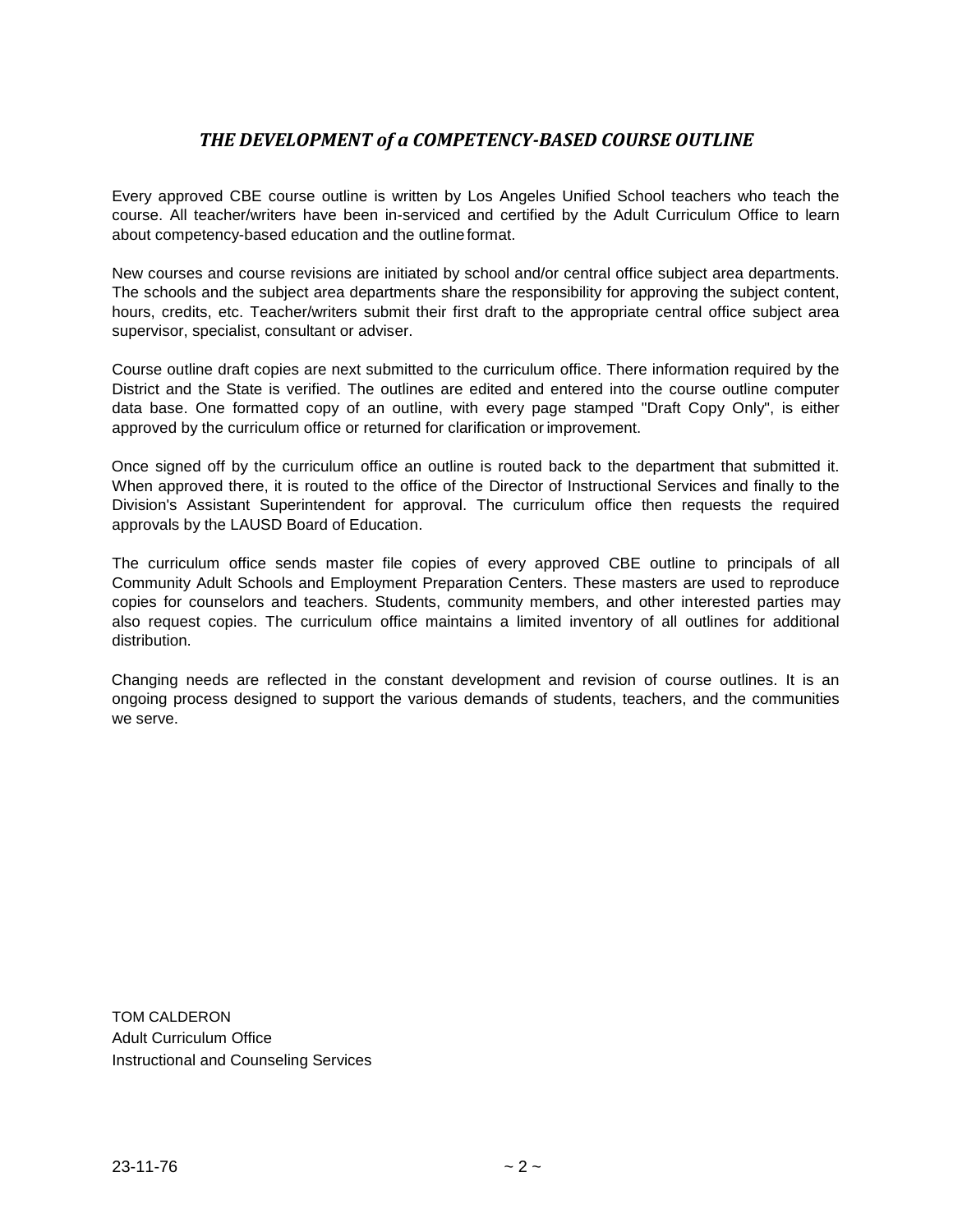## *CBE COMPETENCY BASED EDUCATION*

#### **Course Outline Competency-Based Component Definitions**

**Course descriptions** state the major emphasis and content of the course.

**Competency areas** are units of instruction based on related competencies.

**Competency statements** are competency area goals that together define the framework and purpose of the course.

**Competencies** fall on a continuum between goals and performance objectives and denote outcome of instruction.

#### **Competency-Based Philosophy Overview**

Competency-based instruction tells a student before instruction what skills or knowledge he/she will demonstrate after instruction.

A competency is stated as a minimum. This is the least a student has to demonstrate or know to be judged as competent. Stating competencies as minimums does not mean minimum instruction. Activities and opportunities should be provided for students to achieve maximum potential.

Competency-based education provides instruction that enables each student to attain individual goals as measured against pre-stated standards.

CBE instruction provides immediate and continual repetition and remediation. A student repeats tasks until achieving competence.

In competency-based education the curriculum, instruction, and assessment share common characteristics based on clearly stated competencies.

Curriculum, instruction and assessment in CBE are: explicit, known, agreed upon, integrated, performance-oriented, and adaptive.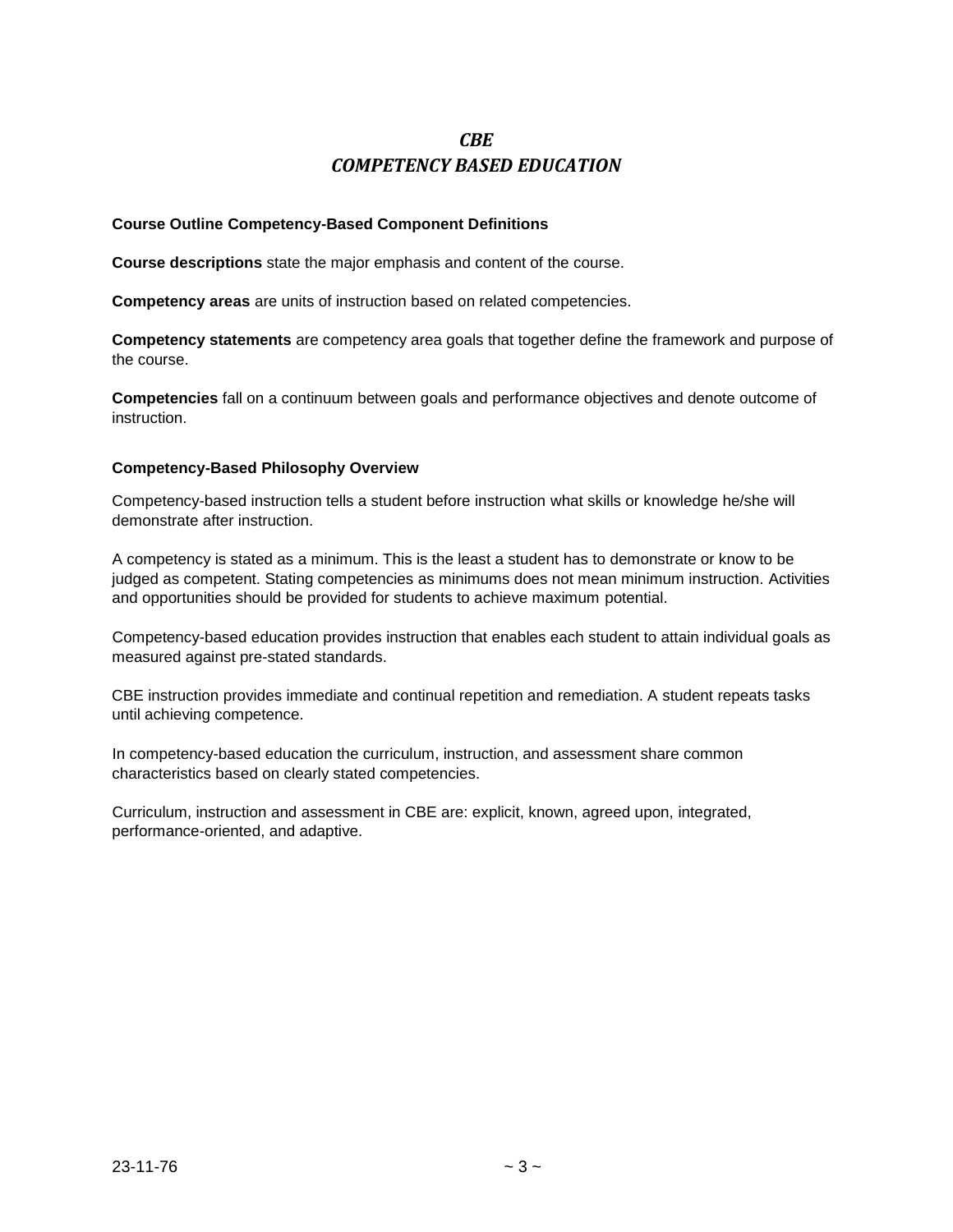## *COURSE OUTLINE COMPETENCY-BASED COMPONENTS*

A course outline reflects the essential intent and content of the course described. Acceptable course outlines have six components. (Education Code Section 52506). Course outlines for all apportionment classes, including those in jails, state hospitals, and convalescent hospitals contain the six required elements:

(EC 52504; 5CCR 10508 [b]; Adult Education Handbook for California (1977), Section 100)

#### **Course Outline Components**

#### GOALS AND PURPOSES

*The educational goals or purposes of every course are clearly stated and the class periods are devoted to instruction. The course should be broad enough in scope and should have sufficient educational worth to justify the expenditure of public funds.*

The goals and purpose of a course are stated in the COURSE DESCRIPTION. Course descriptions state the major emphasis and content of a course, and are written to be understandable by a prospective student.

#### PERFORMANCE OBJECTIVES OR COMPETENCIES

*Objectives should be delineated and described in terms of measurable results for the student and include the possible ways in which the objectives contribute to the student's acquisition of skiffs and competencies.*

Performance Objectives are sequentially listed in the COMPETENCY-BASED COMPONENTS section of the course outline. Competency Areas are units of instruction based on related competencies. Competency Statements are competency area goals that together define the framework and purpose of a course. Competencies fall on a continuum between goals and performance objectives and denote the outcome of instruction.

Competency-based instruction tells students before instruction what skills or knowledge they will demonstrate after instruction. Competency-based education provides instruction which enables each student to attain individual goals as measured against pre-stated standards.

Competency-based instruction provides immediate and continual repetition. In competencybased education the curriculum, instruction, and assessment share common characteristics based on clearly stated competencies. Curriculum, instruction, and assessment in competency- based education are: explicit, known, agreed upon, integrated, performance oriented, and adaptive.

pp. 28-33

**Location**

Cover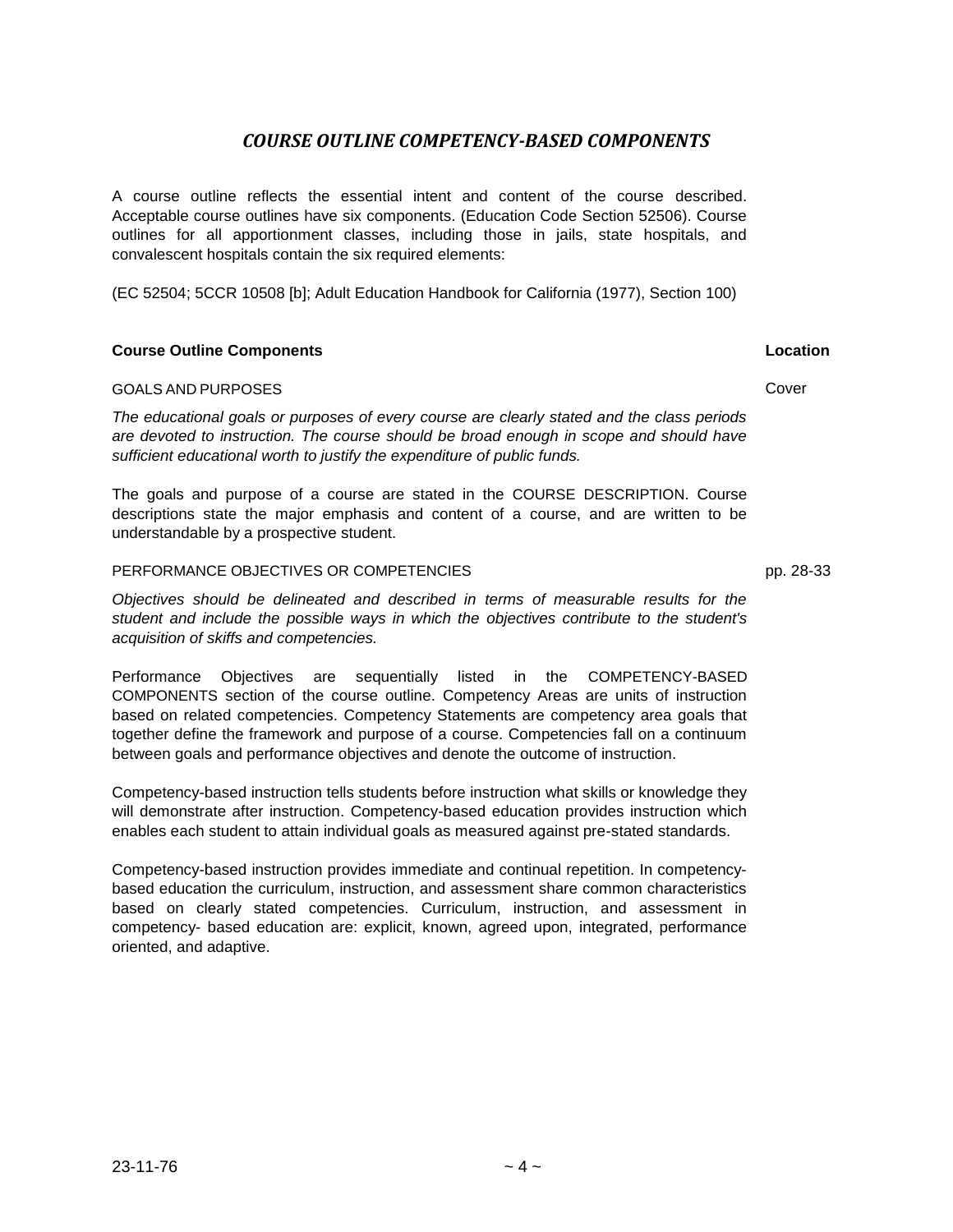## *COURSE OUTLINE COMPETENCY-BASED COMPONENTS (continued)*

#### **Course Outline Components**

#### INSTRUCTIONALSTRATEGIES

*Instructional techniques or methods could include laboratory techniques, lecture method, small- group discussion, grouping plans, and other strategies used in the classroom.*

Instructional strategies for this course are listed in the TEACHING STRATEGIES AND EVALUATION section of the course outline. Instructional strategies and activities for a course should be selected so that the overall teaching approach takes into account the instructional standards of a particular program, i.e., English as a Second Language, Programs for Older Adults, and Programs for Adults with Disabilities.

#### UNITS OFSTUDY, WITH APPROXIMATE HOURS ALLOTTED FOR EACH UNIT

*The approximate time devoted to each instructional unit within the course, as well as the total hours for the course, is indicated. The time in class is consistent with the needs of the student, and the length of the class should be that it ensures the student will learn at an optimum level.*

Units of study, with approximate hours allotted for each unit, are listed in the COMPETENCY AREA STATEMENTS of the course outline. The total hours of the course, including workbased learning hours (community classroom and cooperative vocational education) is listed on the cover of every CBE course outline. Each Competency Area listed within a CBE outline is assigned hours of instruction per unit.

#### COLLEGE AND CAREER READINESS STANDARDS FOR ENGLISH LANGUAGE ARTS pp. 7-19

ENGLISH-LANGUAGE ARTS CONTENT STANDARDS FOR CALIFORNIA PUBLIC SCHOOLS pp. 20-27

#### EVALUATION PROCEDURES

*The evaluation describes measurable evaluation criteria clearly within the reach of the student. The evaluation indicates anticipated improvement in performances as well as anticipated skills and competencies to be achieved.*

Evaluation procedures are detailed in the TEACHING STRATEGIES AND EVALUATION section of the course outline. Instructors monitor students' progress on a continuing basis, assessing students on attainment of objectives identified in the course outline through a variety of formal and informal tests (applied performance procedures, observations, simulations), paper and pencil exams, and standardized tests.

#### REPETITION POLICY THAT PREVENTS PERPETUATION OF STUDENT ENROLLMENT Cover

*After a student has completed all the objectives of the course, he or she should not be allowed to re-enroll in the course. There is, therefore, a need for a statement about the conditions for possible repetition of a course to prevent perpetuation of students in a particular program or an indefinite period of time.*

**Location**

pp. 28-33

p. 37

p. 37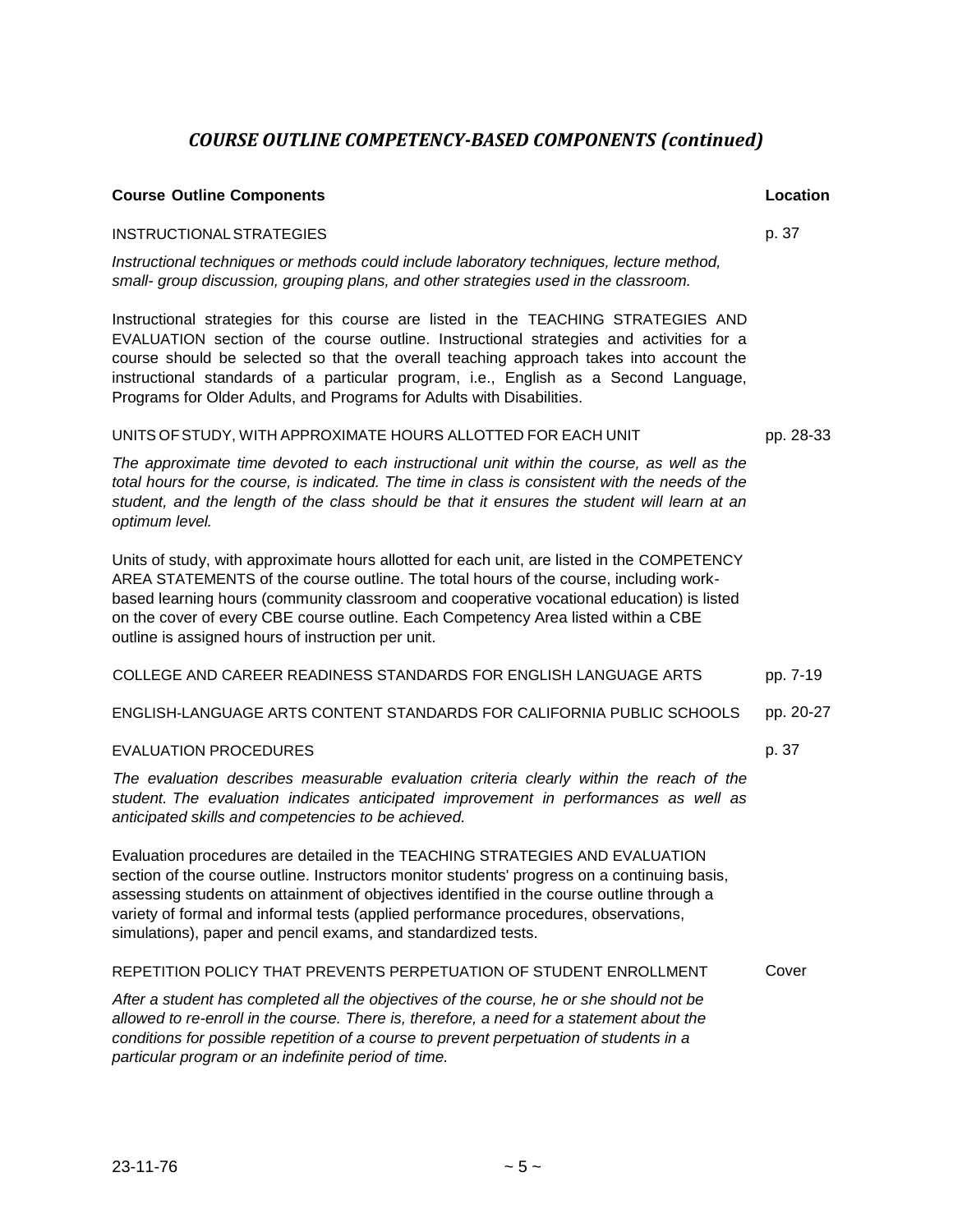## *ACKNOWLEDGMENTS*

The contributions of MARK KAVANAGH and BARBARA POLANSKY for writing this course outline are gratefully acknowledged. Thanks to TOM CALDERON for editing and preparing this course outline as competency-based.

> MARSHA EASTERDAY Supervisor Adult Secondary Education

> > ED MORRIS Director Instructional Support

APPROVED:

SANTIAGO JACKSON Assistant Superintendent Division of Adult and Career Education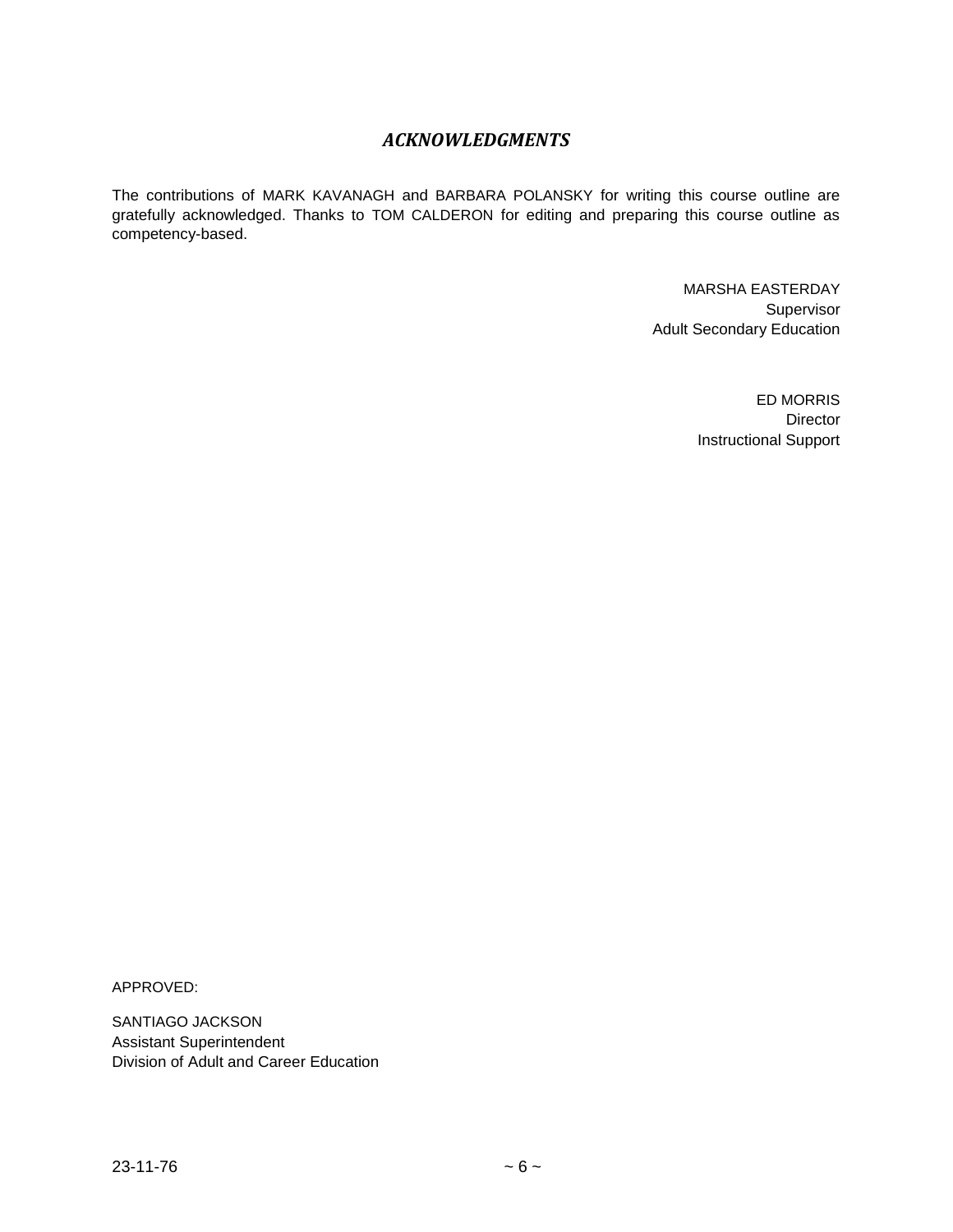#### **READING STANDARDS**

*To become college and career ready, students need to grapple with works of exceptional craft and thought whose range extends across genres, cultures, and centuries. By engaging with increasingly complex readings, students gain the ability to evaluate intricate arguments and the capacity to surmount the challenges posed by complex texts. Standards 1 and 10 play a special role since they operate whenever students are reading: Standard 1 outlines the command of evidence required to support any analysis of text (e.g., analyzing structure, ideas, or the meaning of word as defined by Standards 2-9); Standard 10 defines the range and complexity of what students need to read.* 

#### **Reading Strand**

Key: The citation at the end of each standard in the following chart identifies the CCSS strand, grade, and number (or standard number and letter, where applicable).

For example, RI.4.3 stands for Reading, Informational Text, Grade 4, Standard 3.

| RI: Reading Informational Text | RH: Reading Historical/Social Studies Text |
|--------------------------------|--------------------------------------------|
| <b>RL:</b> Reading Literature  | RST: Reading Scientific and Technical Text |

**CCR Anchor 1:** Read closely to determine what the text says explicitly and to make logical inferences from it; cite specific textual evidence when writing or speaking to support conclusions drawn from the text. (Apply this standard to texts of appropriate complexity as outlined by Standard  $10.1<sup>4</sup>$ 

Cite strong and thorough textual evidence to support analysis of what the text says explicitly as well as inferences drawn from the text. (RI/RL.9-10.1)

- *Application:* cite specific textual evidence to support analysis of primary and secondary sources, attending to such features as the date and origin of the information. (RH.9-10.1)
- *Application*: cite specific textual evidence to support analysis of science and technical texts, attending to the precise details of explanations or descriptions. (RST.9-10.1)

**CCR Anchor 2:** Determine central ideas or themes of a text and analyze their development; summarize the key supporting details and ideas. *(Apply this standard to texts of appropriate complexity as outlined by Standard 10.)*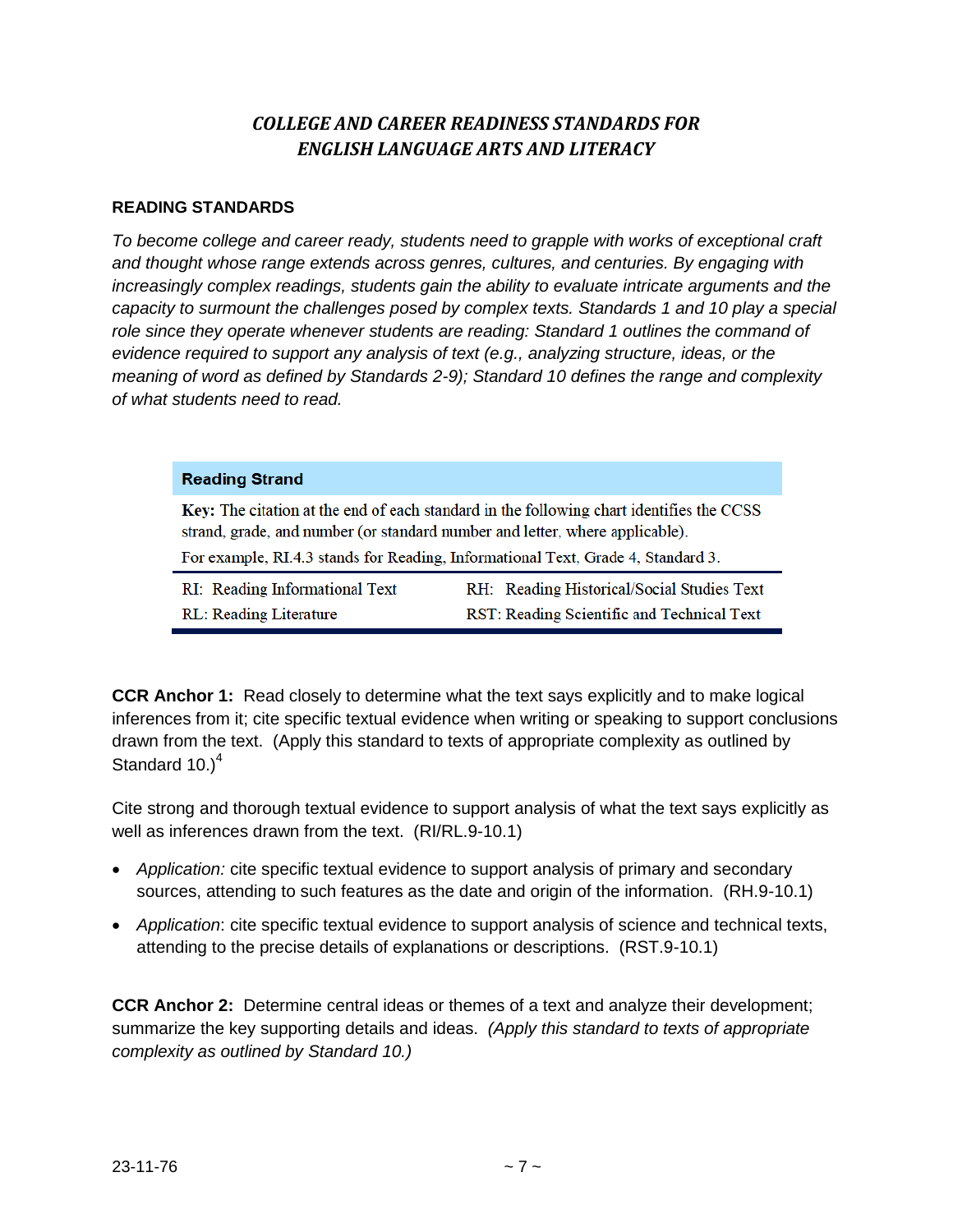## **READING STANDARDS**

**CCR Anchor 2:** Determine a theme or central idea of a text and analyze in detail its development over the course of the text, including how it emerges and is shaped and refined by specific details; provide an objective summary of the text. (RI/RL.9-10.2)

Determine the central ideas or conclusions of a text; summarize complex concepts, processes, or information presented in a text by paraphrasing them in simpler but still accurate terms. (RST.11-12.2)

**CCR Anchor 3:** Analyze how and why individuals, events, and ideas develop and interact over the course of a text. *(Apply this standard to texts of appropriate complexity as outlined by Standard 10.)*

Analyze a complex set of ideas or sequence of events and explain how specific individuals, ideas, or events interact and develop over the course of the text. (RI.11-12.3)

Analyze in detail a series of events described in a text; determine whether earlier events caused later ones or simply preceded them. (RH.9-10.3)

Follow precisely a complex multistep procedure when carrying out experiments, taking measurements, or performing technical tasks, attending to special cases or exceptions defined in the text. (RST.9-10.3)

**CCR Anchor 4:** Interpret words and phrases as they are used in a text, including determining technical, connotative, and figurative meanings, and analyze how specific word choices shape meaning or tone. *(Apply this standard to texts of appropriate complexity as outlined by Standard 10.)*

Determine the meaning of words and phrases as they are used in a text, including figurative, connotative, and technical meanings; analyze the cumulative impact of specific word choices on meaning and tone (e.g., how the language of a court opinion differs from that of a newspaper). (RI/RL.9-10.4)

 *Application:* determine the meaning of symbols, key terms, and other domain-specific words and phrases as they are used in a specific scientific or technical context. (RST.9-10.4)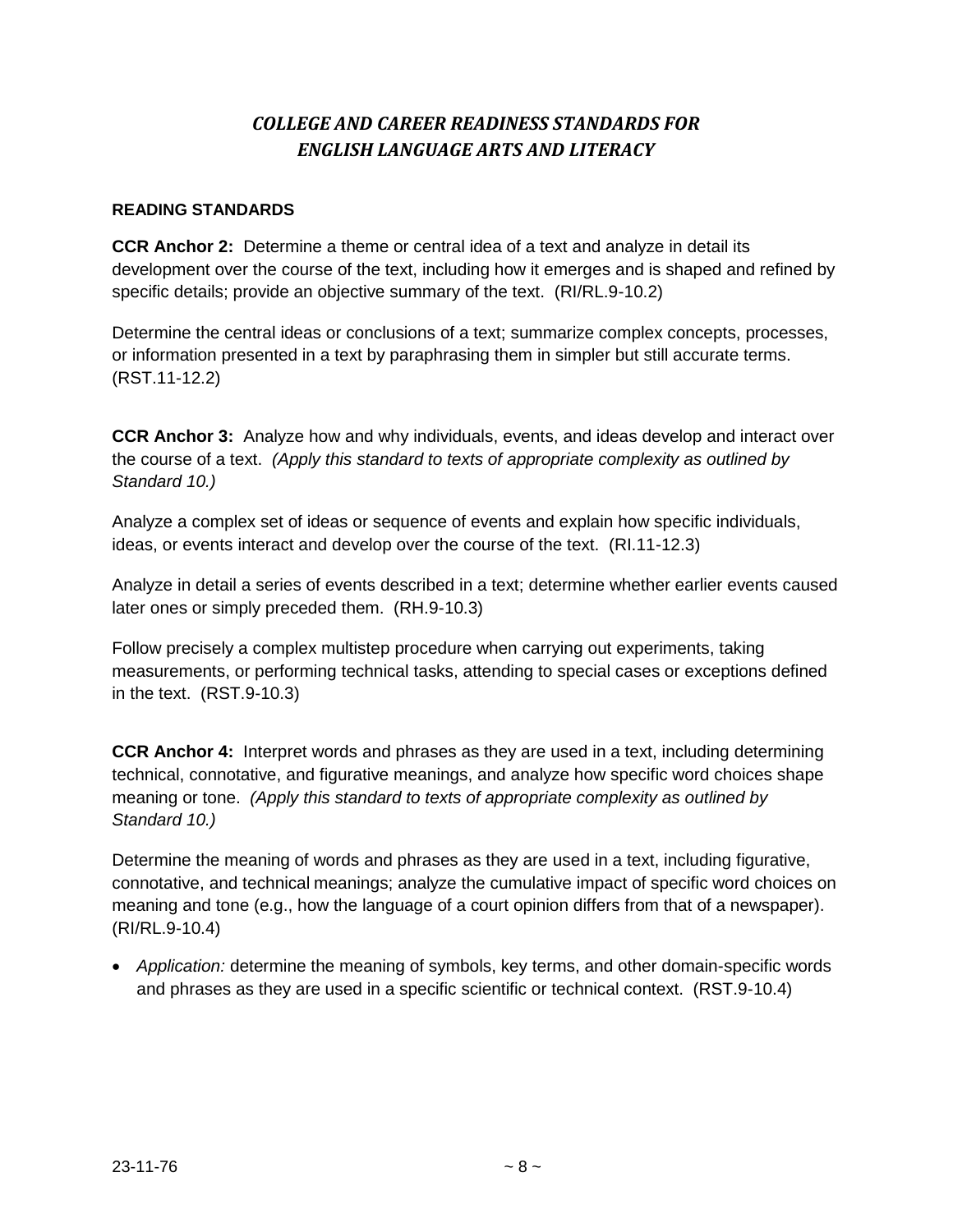#### **READING STANDARDS**

**CCR Anchor 5:** Analyze the structure of texts, including how specific sentences, paragraphs, and larger portions of the text (e.g., a section, chapter, scene, or stanza) relate to each other and the whole. *(Apply this standard to texts of appropriate complexity as outlined by Standard 10.)*

Analyze in detail how an author's ideas or claims are developed and refined by particular sentences, paragraphs, or larger portions of a text (e.g., a section or chapter). (RI.9-10.5)

Analyze and evaluate the effectiveness of the structure an author uses in his or her exposition or argument, including whether the structure makes points clear, convincing, and engaging. (RI.11-12.5)

**CCR Anchor 6:** Assess how point of view or purpose shapes the content and style of a text. *(Apply this standard to texts of appropriate complexity as outlined by Standard 10.)*

Determine an author's point of view or purpose in a text and analyze how an author uses rhetoric to advance that point of view or purpose. (RI.9-10.6)

 *Application*: analyze a particular point of view or cultural experience reflected in a work of literature from outside the United States, drawing on a wide reading of world literature. (RL.9-10.6)

Analyze a case in which grasping point of view requires distinguishing what is directly stated in a text from what is really meant (e.g., satire, sarcasm, irony, or understatement). (RL.11-12.6)

Compare the point of view of two or more authors for how they treat the same or similar topics, including which details they include and emphasize in their respective accounts. (RH.9-10.6)

**CCR Anchor 7:** Integrate and evaluate content presented in diverse media and formats, including visually and quantitatively, as well as in words. *(Apply this standard to texts of appropriate complexity as outline by Standard 10.)*

Integrate quantitative or technical analysis (e.g., charts, research data) with qualitative analysis in print or digital text. (RH.9-10.7)

Translate quantitative or technical information expressed in words in a text into visual form (e.g., a table or chart) and translate information expressed visually or mathematically (e.g., in an equation) into words. (RST.9-10.7)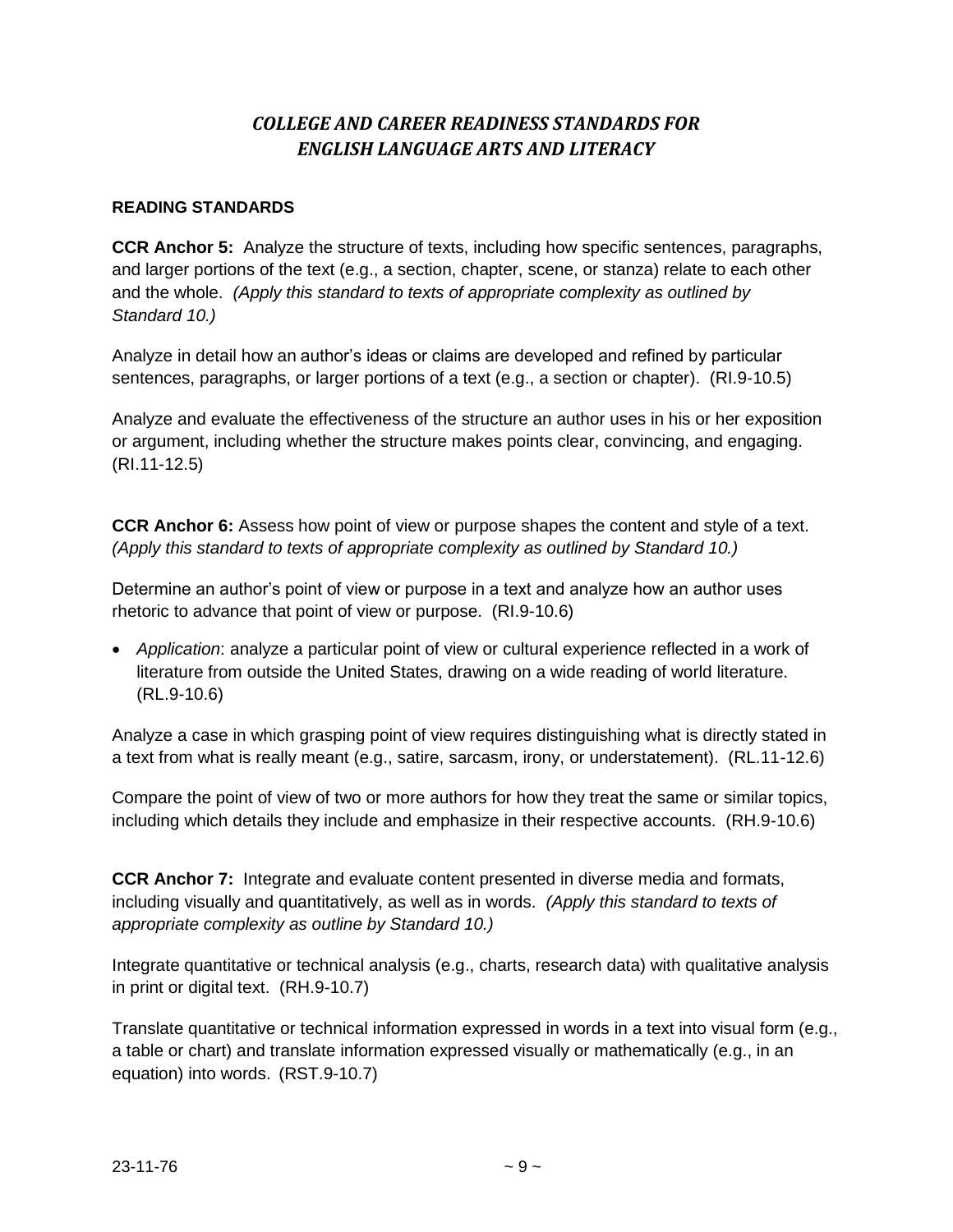#### **READING STANDARDS**

**CCR Anchor 7:** Integrate and evaluate multiple sources of information presented in different media or formats (e.g., visually, quantitatively) as well as in words in order to address a question or solve a problem. (RI.11-12.7)

**CCR Anchor 8:** Delineate and evaluate the argument and specific claims in a text, including the validity of the reasoning as well as the relevance and sufficiency of the evidence. *(Apply this standard to texts of appropriate complexity as outlined by Standard 10.)*

Delineate and evaluate the argument and specific claims in a text, assessing whether the reasoning is valid and the evidence is relevant and sufficient; identify false statements and fallacious reasoning. (RI.9-10.8)

**CCR Anchor 9:** Analyze how two or more texts address similar themes or topics in order to build knowledge or to compare the approaches the authors take. *(Apply this standard to texts of appropriate complexity as outlined by Standard 10.)*

Analyze seminal U.S. documents of historical and literary significance (e.g., Washington's Farewell Address, the Gettysburg Address, Roosevelt's Four Freedoms speech, King's "Letter from Birmingham Jail"), including how they address related themes and concepts. (RI.9-10.9)

Analyze seventeenth-, eighteenth-, and nineteenth-century foundational U.S. documents of historical and literary significance (including The Declaration of Independence, the Preamble to the Constitution, the Bill of Rights, and Lincoln's Second Inaugural Address) for their themes, purposes, and rhetorical features. (RI.11-12.9)

Compare and contrast findings presented in a text to those from other sources (including their own experiments), noting when the findings support or contradict previous explanations or accounts. (RST.9-10.9)

 *Application:* compare and contrast treatments of the same topic in several primary and secondary sources. (RH.9-10.9)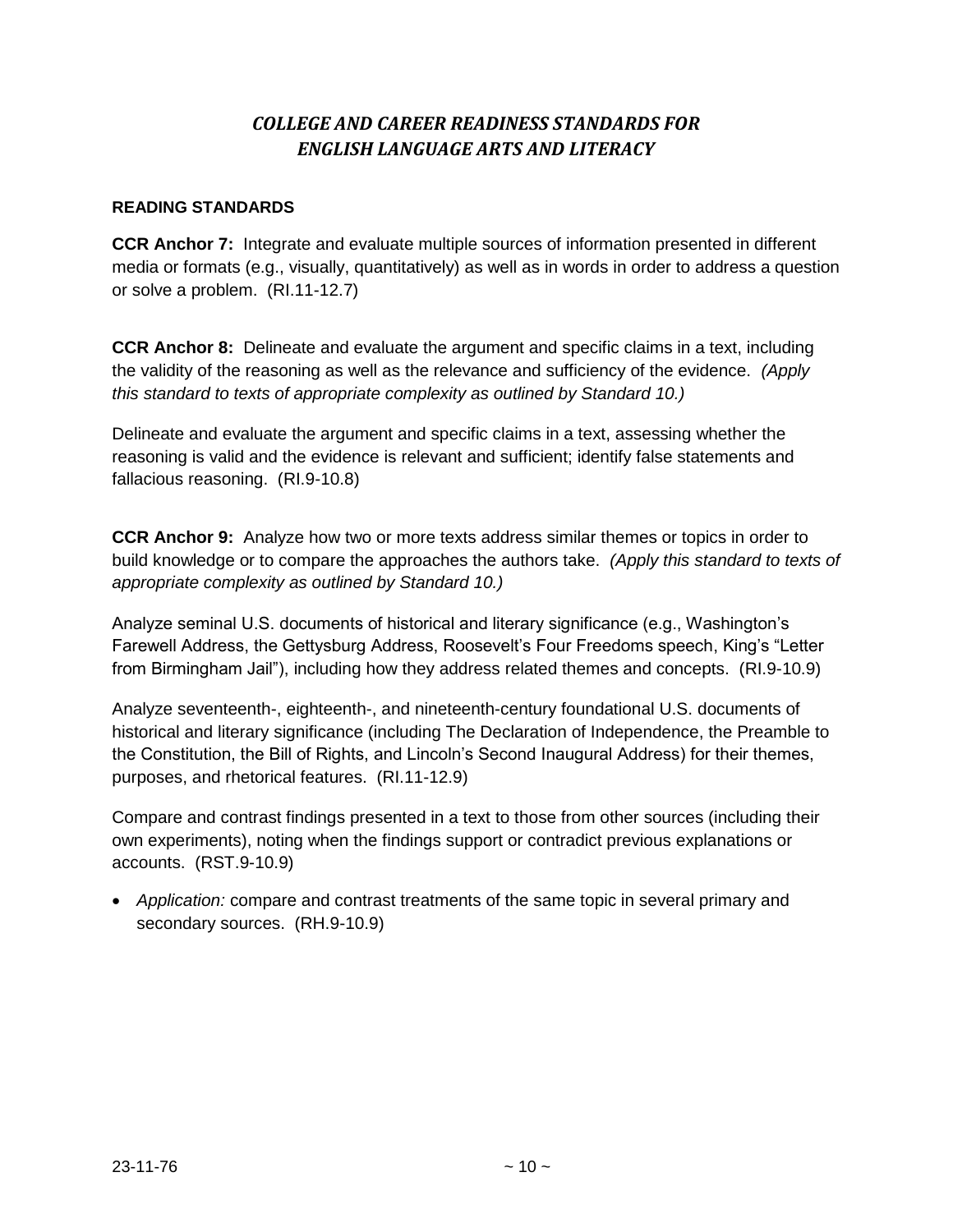### **READING STANDARDS**

**CCR Anchor 10:** Read and comprehend complex literary and informational texts independently and proficiently.

Associated Quantitative Measures of Text Complexity to E Levels of Learning

| <b>Common Core Band</b> | <b>ATOS</b>     | Degrees of Reading<br>Power | Flesch-Kincaid | The Lexile<br>Framework <sup>*</sup> | <b>Reading Maturity</b> | SourceRater     |
|-------------------------|-----------------|-----------------------------|----------------|--------------------------------------|-------------------------|-----------------|
| $9th - 10th(E)$         | $9.67 - 12.01$  | $62 - 72$                   | $8.32 - 12.12$ | $1050 - 1335$                        | $8.41 - 10.81$          | $9.02 - 13.93$  |
| $11th$ – CCR $(E)$      | $11.20 - 14.10$ | $67 - 74$                   | $10.34 - 14.2$ | $1185 - 1385$                        | $9.57 - 12.00$          | $12.30 - 14.50$ |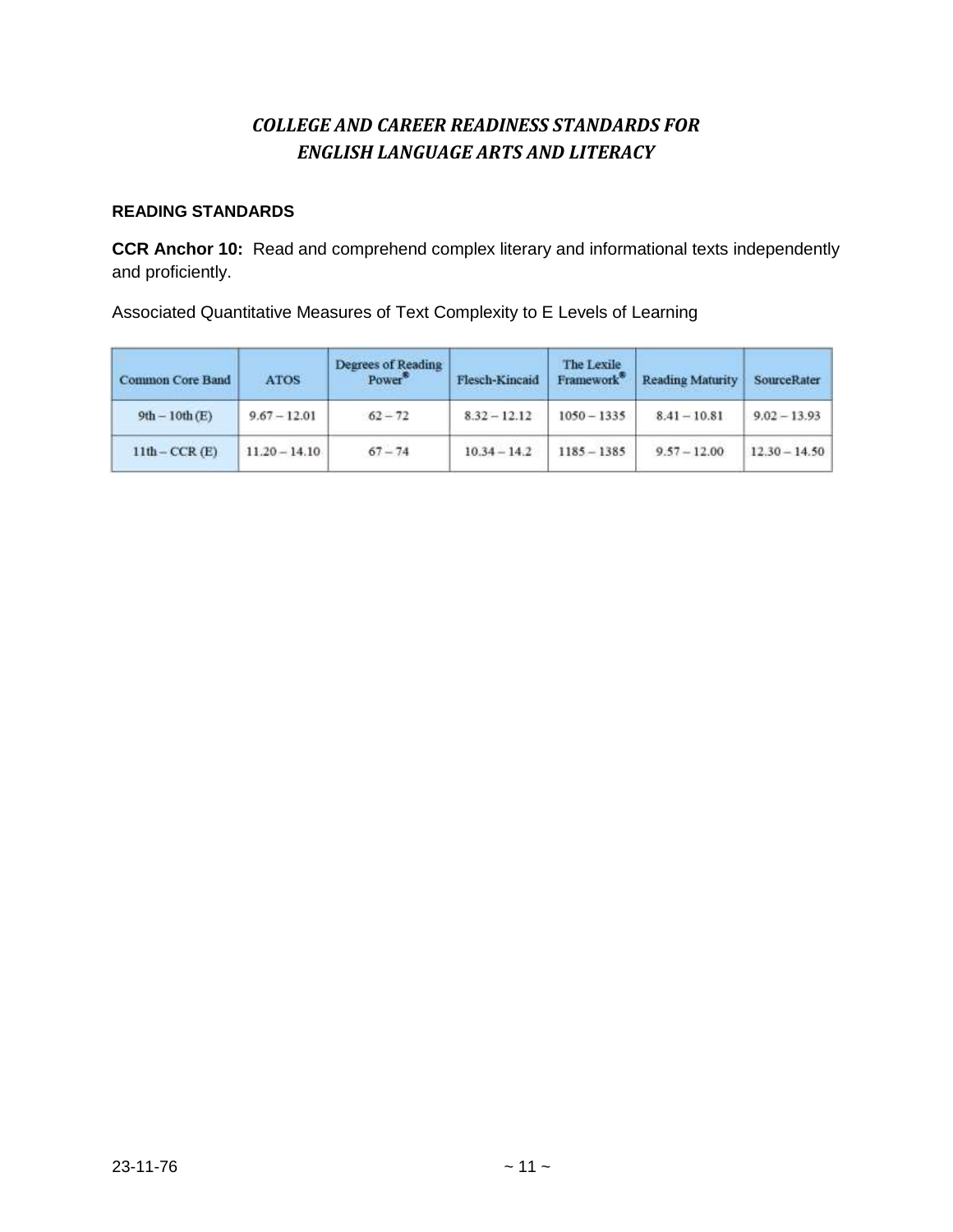#### **WRITING STANDARDS**

*To be college and career ready writers, students must take task, purpose, and audience into careful consideration, choosing words, information, structures, and formats deliberately. The Writing Standards cultivate the development of three mutually reinforcing writing capacities: crafting arguments, writing to inform and explain, and fashioning narratives about real or imagined experiences. The overwhelming focus of writing throughout the levels is on arguments and informative/explanatory texts. Writing Standard 9 is a standout because it stresses the importance of the writing-reading connection by requiring students to draw upon and use evidence from literary and informational texts as they write arguments or inform/explain. Because of the centrality of writing to most forms of inquiry, research standards are prominently included in this strand as well.*

#### **Writing Strand**

Key: The citation at the end of each standard in the following chart identifies the CCSS strand, grade, and number (or standard number and letter, where applicable).

For example, W.5.1a stands for Writing, Grade 5, Standard 1a.

W: Writing

WHST: Writing for History/Social Studies, Scientific and Technical Subjects

**CCR Anchor 1:** Write arguments to support claims in an analysis of substantive topics or texts, using valid reasoning and relevant and sufficient evidence.

Write arguments to support claims in an analysis of substantive topics or texts, using valid reasoning and relevant and sufficient evidence.

- a. Introduce precise claim(s), distinguish the claim(s) from alternate or opposing claims, and create an organization that establishes clear relationships among the claim(s), counterclaims, reasons, and evidence.
- b. Develop claim(s) and counterclaims fairly, supplying evidence for each while pointing out the strengths and limitations of both in a manner that anticipates the audience's knowledge level and concerns.
- c. Use words, phrases, and clauses to link the major sections of the text, create cohesion, and clarify the relationships between claim(s) and reasons, between reasons and evidence, and between claim(s) and counterclaims.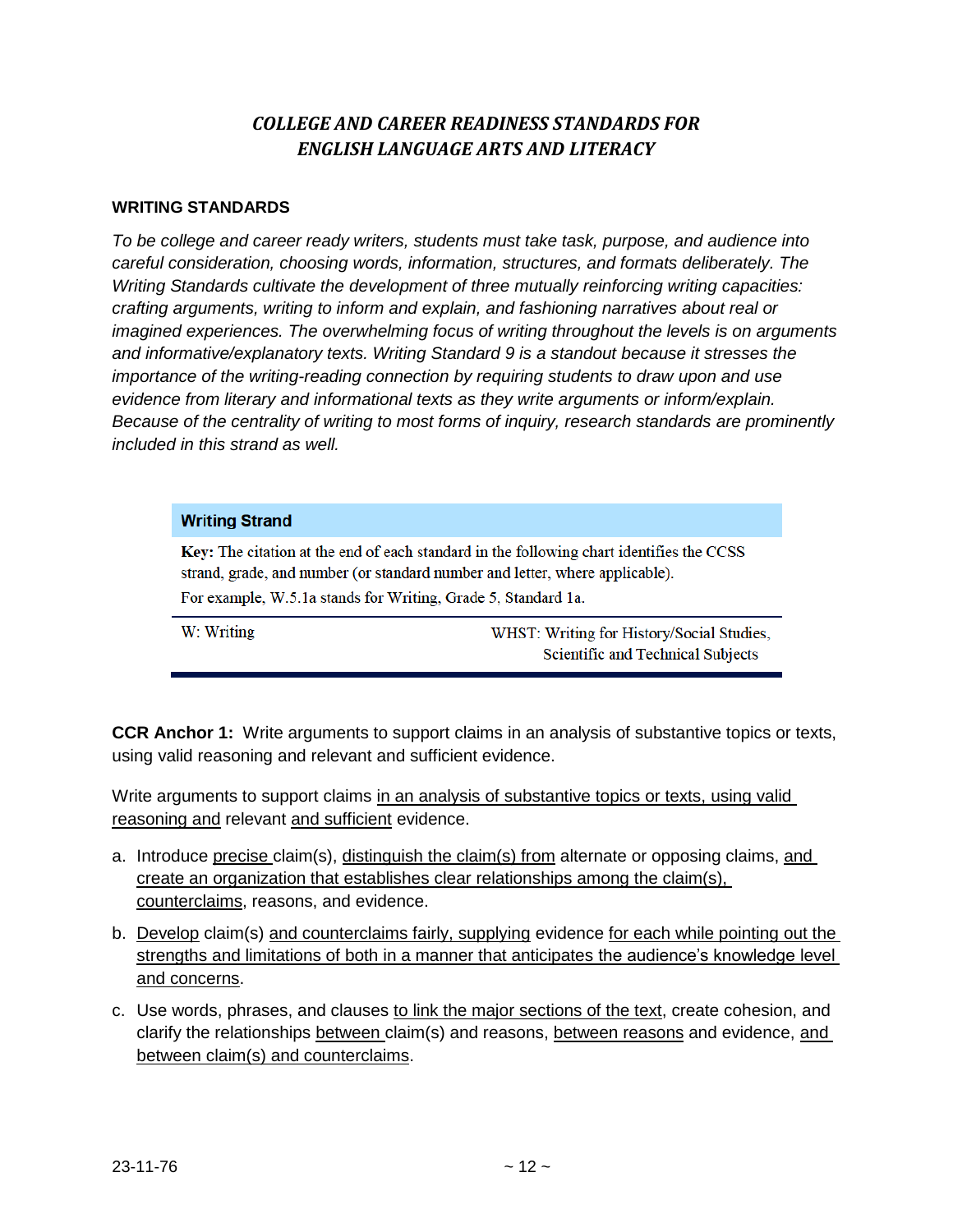#### **WRITING STANDARDS**

**CCR Anchor 1:** Write arguments to support claims in an analysis of substantive topics or texts, using valid reasoning and relevant and sufficient evidence.

Write arguments to support claims in an analysis of substantive topics or texts, using valid reasoning and relevant and sufficient evidence.

- d. Establish and maintain a formal style and objective tone while attending to the norms and conventions of the discipline in which they are writing.
- e. Provide a concluding statement or section that follows from and supports the argument presented. (W/WHST.9-10.1)

**CCR Anchor 2:** Write informative/explanatory texts to examine and convey complex ideas and information clearly and accurately through the effective selection, organization, and analysis of content.

Write informative/explanatory texts to examine and convey complex ideas, concepts, and information clearly and accurately through the effective selection, organization, and analysis of content. [This includes the narration of historical events, scientific procedures/experiments, or technical processes.]

- a. Introduce a topic and organize complex ideas, concepts, and information to make important connections and distinctions; include formatting (e.g., headings), graphics (e.g., figures, tables), and multimedia when useful to aiding comprehension.
- b. Develop the topic with well-chosen, relevant, and sufficient facts, extended definitions concrete details, quotations, or other information and examples appropriate to the audience's knowledge of the topic.
- c. Use appropriate and varied transitions to link the major sections of the text, create cohesion, and clarify the relationships among complex ideas and concepts.
- d. Use precise language and domain-specific vocabulary to manage the complexity of the topic.
- e. Establish and maintain a formal style and objective tone while attending to the norms and conventions of the discipline in which they are writing.
- f. Provide a concluding statement or section that follows from and supports the information or explanation presented (e.g., articulating implications or the significance of the topic). (W/WHST.9-10.2)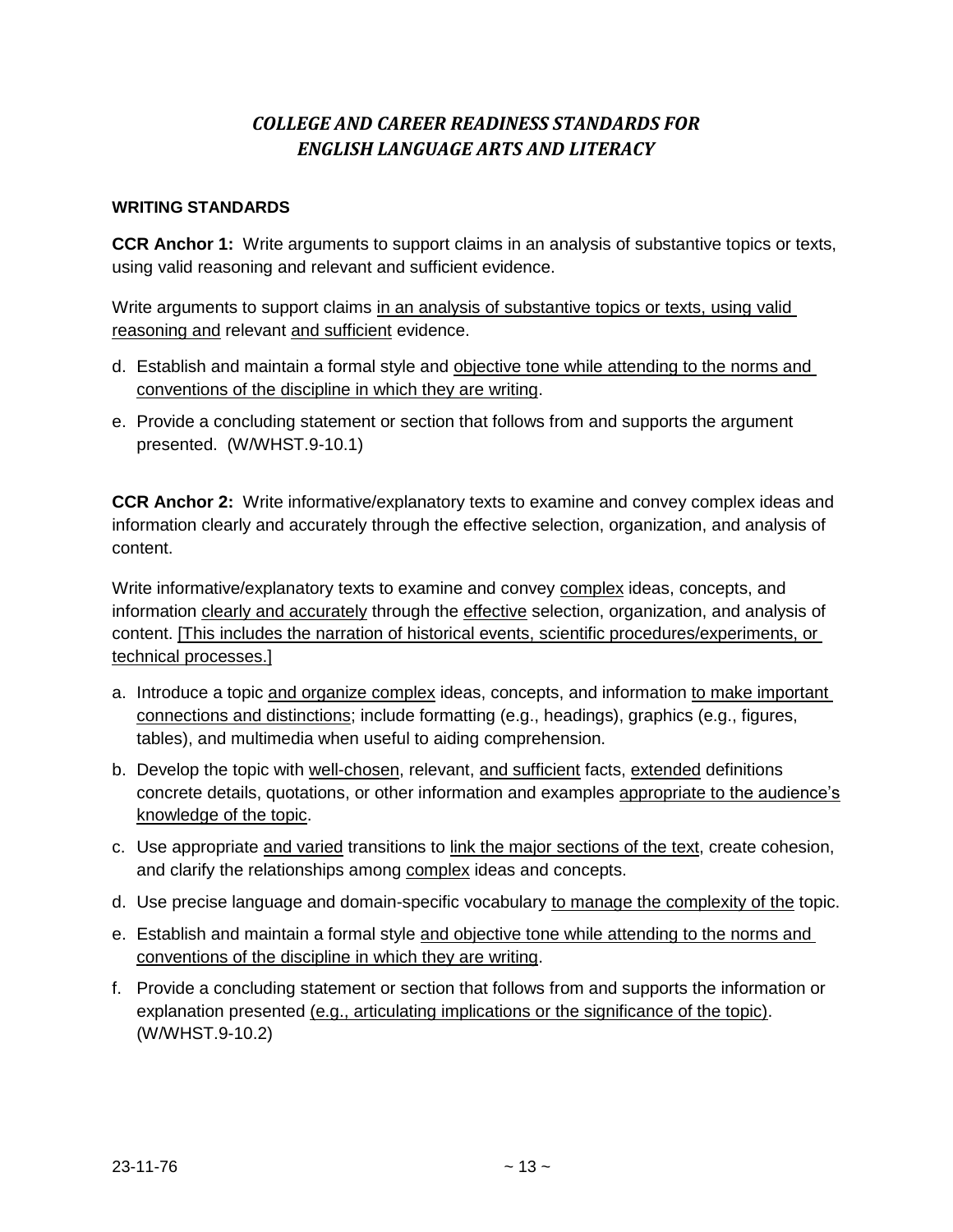#### **WRITING STANDARDS**

**CCR Anchor 3:** Write narratives to develop real or imagined experiences or events using effective technique, well-chosen details and well-structured event sequences.

Note: Students' narrative skills continue to grow in these levels as students work to incorporate narrative elements effectively into their arguments and informative/explanatory texts.

**CCR Anchor 4:** Produce clear and coherent writing in which the development, organization, and style are appropriate to task, purpose, and audience.

Produce clear and coherent writing in which the development, organization, and style are appropriate to task, purpose, and audience. (W/WHST.11-12.4)

**CCR Anchor 5:** Develop and strengthen writing as needed by planning, revising, editing, rewriting, or trying a new approach.

Develop and strengthen writing as needed by planning, revising, editing, rewriting, or trying a new approach, focusing on addressing what is most significant for a specific purpose and audience. (Editing for conventions should demonstrate command of Language standards 1–3 at this level.) (W.11-12.5)

**CCR Anchor 6:** Use technology, including the Internet, to produce and publish writing and to interact and collaborate with others.

Use technology, including the Internet, to produce, publish, and update individual or shared writing products, taking advantage of technology's capacity to link to other information and to display information flexibly and dynamically. (W.9-10.6)

**CCR Anchor 7:** Conduct short as well as more sustained research projects based on focused questions, demonstrating understanding of the subject under investigation.

Conduct short as well as more sustained research projects to answer a question (including a self-generated question) or solve a problem; narrow or broaden the inquiry when appropriate; synthesize multiple sources on the subject, demonstrating understanding of the subject under investigation. (W/WHST.11-12.7)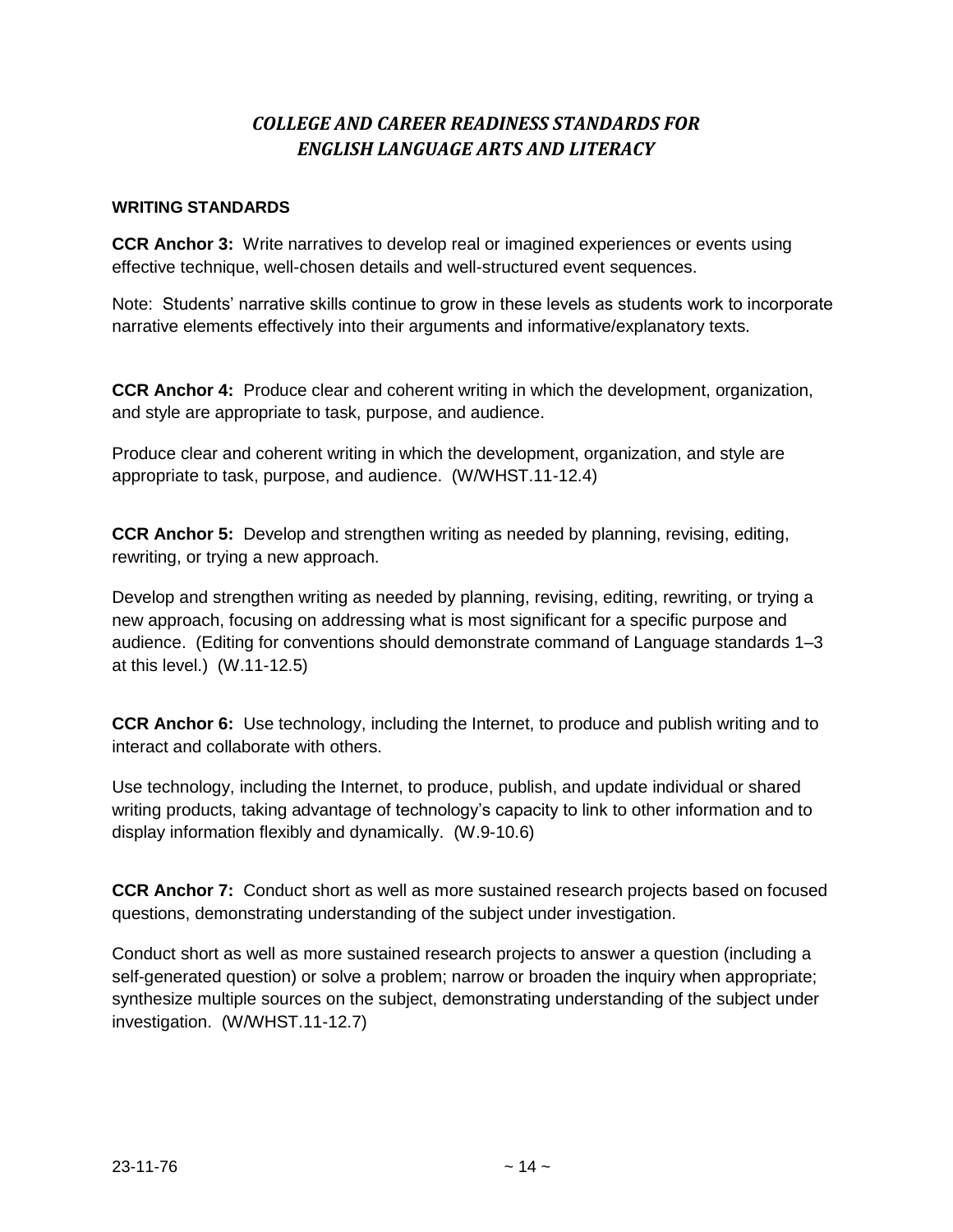#### **WRITING STANDARDS**

**CCR Anchor 8:** Gather relevant information from multiple print and digital sources, assess the credibility and accuracy of each source, and integrate the information while avoiding plagiarism.

Gather relevant information from multiple authoritative print and digital sources, using advanced searches effectively; assess the usefulness of each source in answering the research question; integrate information into the text selectively to maintain the flow of ideas, avoiding plagiarism and following a standard format for citation. (W/WHST.9-10.8)

**CCR Anchor 9:** Draw evidence from literary or informational texts to support analysis, reflection, and research. *(Apply this standard to texts of appropriate complexity as outlined by Standard 10.)* 

Draw evidence from literary or informational texts to support analysis, reflection, and research.

- a. Apply Reading standards from this level to literature (e.g., "Determine the Meaning of words and phrases as they are used in a text, including figurative, connotative, and technical meanings; analyze the cumulative impact of specific word choices on meaning and tone").
- b. Apply Reading standards from this level to literary nonfiction (e.g., "Integrate quantitative or technical analysis with qualitative analysis in print or digital text"). (W/WHST.11-12.9)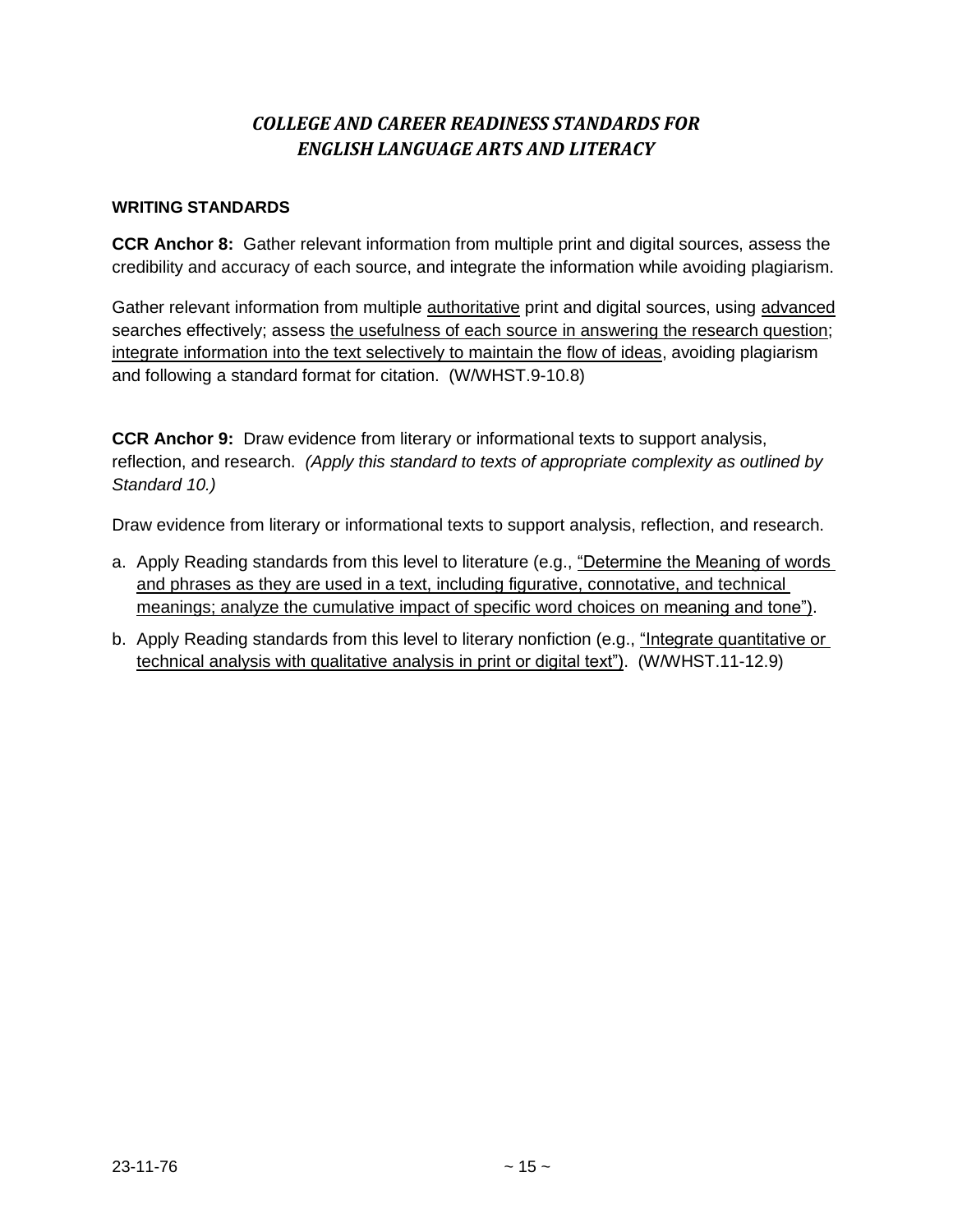#### **SPEAKING AND LISTENING STANDARDS**

*Including, but not limited to, skills necessary for formal presentations, the Speaking and Listening Standards require students to develop a range of broadly useful oral communication and interpersonal skills. The standards ask students to learn to work together, express and listen carefully to ideas, integrate information from oral, visual, quantitative, and media sources, evaluate what they hear, use media and visual displays strategically to help achieve communicative purposes, and adapt speech to context and task.<sup>7</sup>*

#### **Speaking and Listening Strand**

Key: The citation at the end of each standard in the following chart identifies the CCSS strand, grade, and number (or standard number and letter, where applicable).

For example, SL.K.2 stands for Speaking and Listening, Grade K, Standard 2.

SL: Speaking and Listening

**CCR Anchor 1:** Prepare for and participate effectively in a range of conversations and collaborations with diverse partners, building on others' ideas and expressing their own clearly and persuasively.

Initiate and participate effectively in a range of collaborative discussions (one-on-one, in groups, and teacher-led) with diverse partners, building on others' ideas and expressing their own clearly and persuasively.

- a. Come to discussions prepared, having read and researched material under study; explicitly draw on that preparation by referring to evidence from texts and other research on the topic or issue to stimulate a thoughtful, well-reasoned exchange of ideas.
- b. Work with peers to set rules for collegial discussions and decision-making (e.g., informal consensus, taking votes on key issues, presentation of alternate views), clear goals and deadlines, and individual roles as needed.
- c. Propel conversations by posing and responding to questions that relate the current discussion to broader themes or larger ideas; actively incorporate others into the discussion and clarify, verify, or challenge ideas and conclusions.
- d. Respond thoughtfully to diverse perspectives, summarize points of agreement and disagreement, and, when warranted, qualify or justify their own views and understanding and make new connections in light of the evidence and reasoning presented. (SL.9-10.1)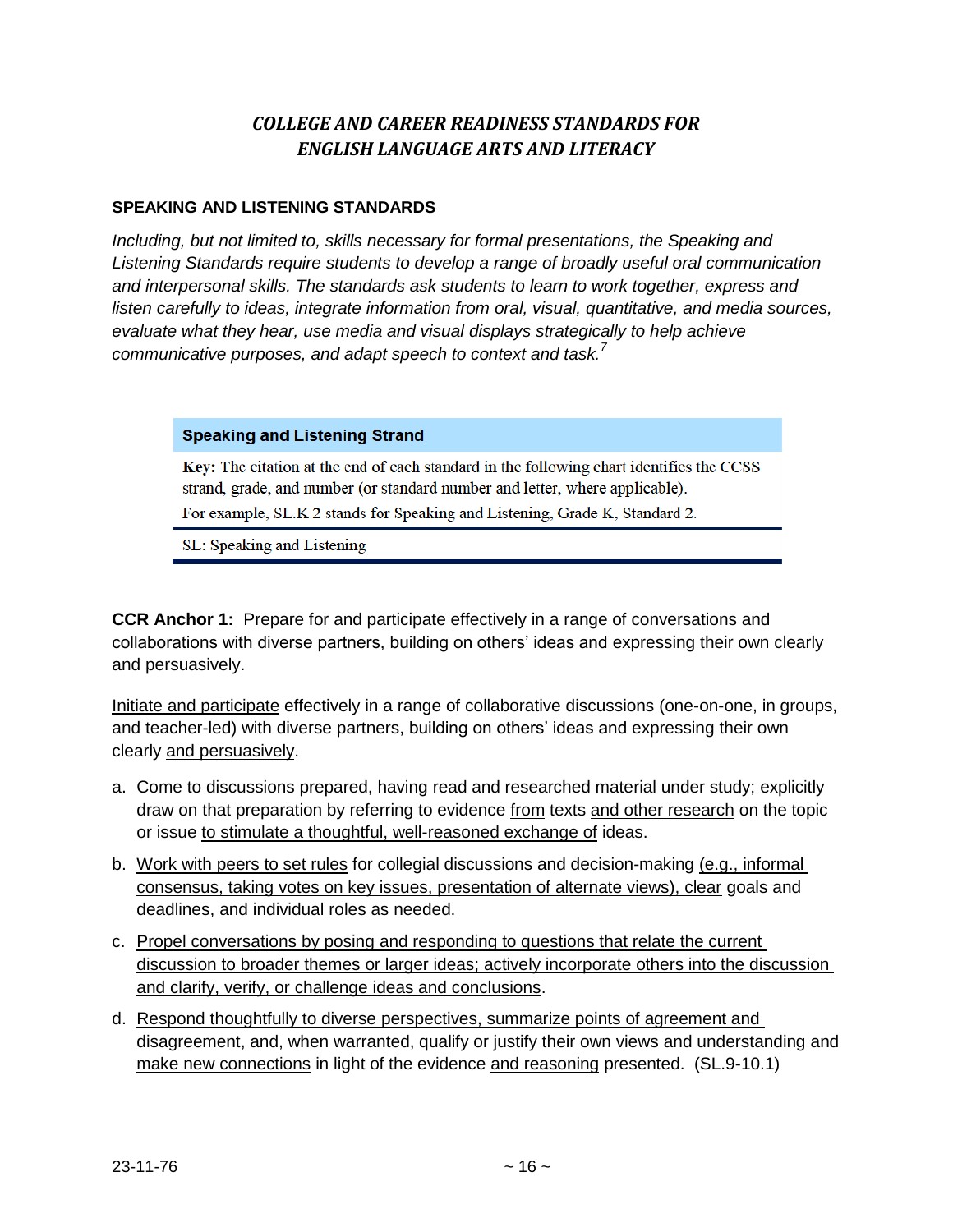#### **SPEAKING AND LISTENING STANDARDS**

**CCR Anchor 2:** Integrate and evaluate information presented in diverse media and formats, including visually, quantitatively, and orally.

Integrate multiple sources of information presented in diverse formats and media (e.g., visually, quantitatively, orally) in order to make informed decisions and solve problems, evaluating the credibility and accuracy of each source and noting any discrepancies among the data. (SL.11-12.2)

**CCR Anchor 3:** Evaluate a speaker's point of view, reasoning, and use of evidence and rhetoric.

Evaluate a speaker's point of view, reasoning, and use of evidence and rhetoric, assessing the stance, premises, links among ideas, word choice, points of emphasis, and tone used. (SL.11-12.3)

**CCR Anchor 4:** Present information, findings, and supporting evidence such that listeners can follow the line of reasoning and the organization, development, and style are appropriate to task, purpose, and audience.

Present information, findings, and supporting evidence clearly, concisely, and logically such that listeners can follow the line of reasoning and the organization, development, substance, and style are appropriate to purpose, audience, and task. (SL.9-10.4)

**CCR Anchor 5:** Make strategic use of digital media and visual displays of data to express information and enhance understanding of presentations.

Make strategic use of digital media (e.g., textual, graphical, audio, visual, and interactive elements) in presentations to enhance understanding of findings, reasoning, and evidence and to add interest. (SL.11-12.5)

**CCR Anchor 6:** Adapt speech to a variety of contexts and communicative tasks, demonstrating command of formal English when indicated or appropriate.

Adapt speech to a variety of contexts and tasks, demonstrating a command of formal English when indicated or appropriate. (See Language Standards 1 and 3 for specific expectations.) (SL.11-12.6)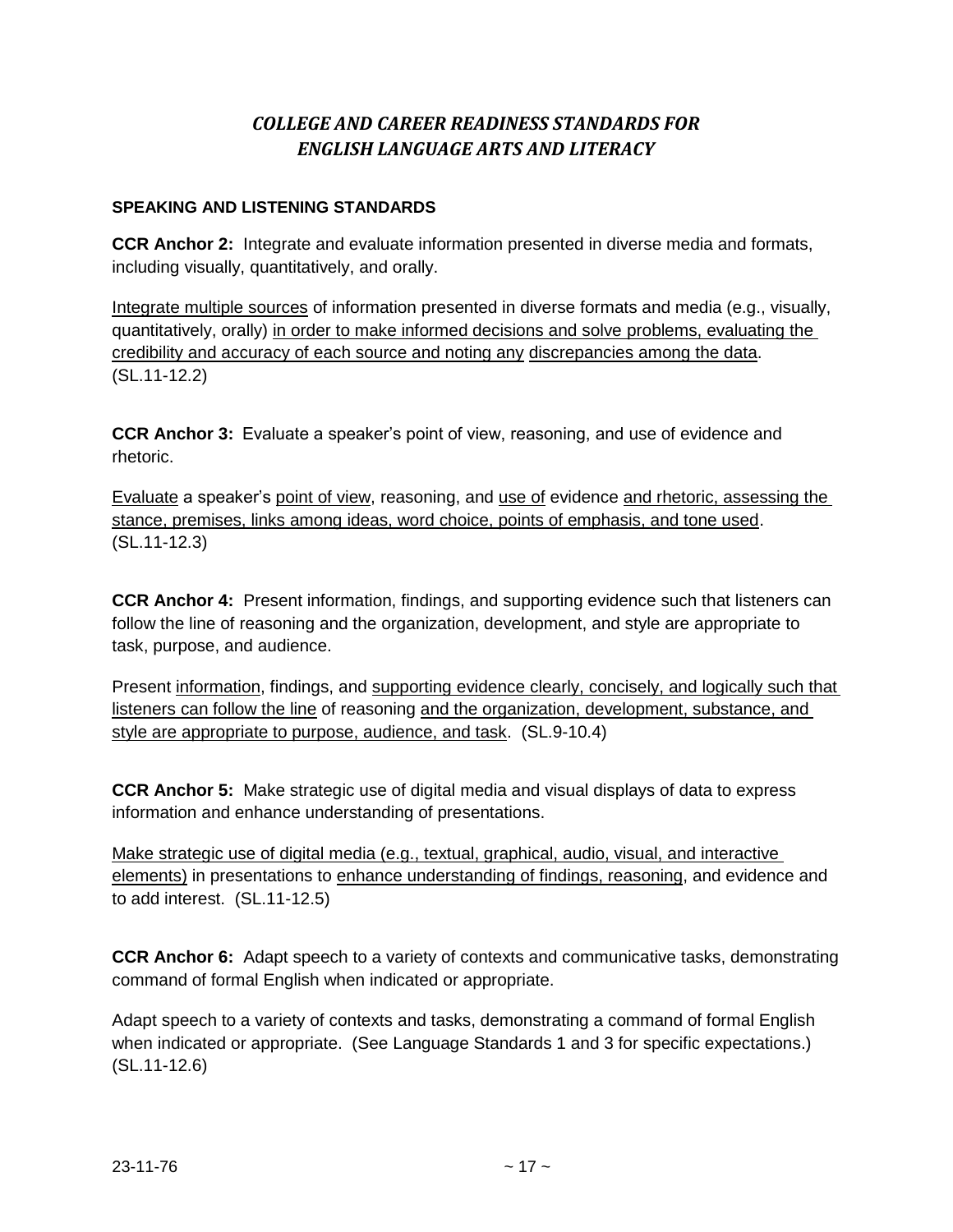#### **LANGUAGE STANDARDS**

*The Language Standards include the essential "rules" of standard written and spoken English, but they also approach language as a matter of craft and informed choice among alternatives. The vocabulary standards focus on understanding words and phrases and their nuances and relationships, and on acquiring new vocabulary, particularly general academic and domainspecific words and phrases. Students advancing through the levels are expected to meet each level's specific standards and retain or further develop skills and understanding mastered in preceding levels.<sup>9</sup>*

#### **Language Strand**

Key: The citation at the end of each standard in the following chart identifies the CCSS strand, grade, and number (or standard number and letter, where applicable).

For example, L.9-10.1 stands for Language, Grade 9-10, Standard 1.

L: Language

**CCR Anchor 1:** Demonstrate command of the conventions of standard English grammar and usage when writing or speaking.

Demonstrate command of the conventions of standard English grammar and usage when writing or speaking.

- a. Use parallel structure.
- b. Use various types of phrases (noun, verb, adjectival, adverbial, participial, prepositional, absolute) and clauses (independent, dependent; noun, relative, adverbial) to convey specific meanings and add variety and interest to writing or presentations. (L.9-10.1)

**CCR Anchor 2:** Demonstrate command of the conventions of standard English capitalization, punctuation, and spelling when writing.

- a. Use a semicolon (and perhaps a conjunctive adverb) to link two or more closely related independent clauses.
- b. Use a colon to introduce a list or quotation.
- c. Spell correctly. (L.9-10.2)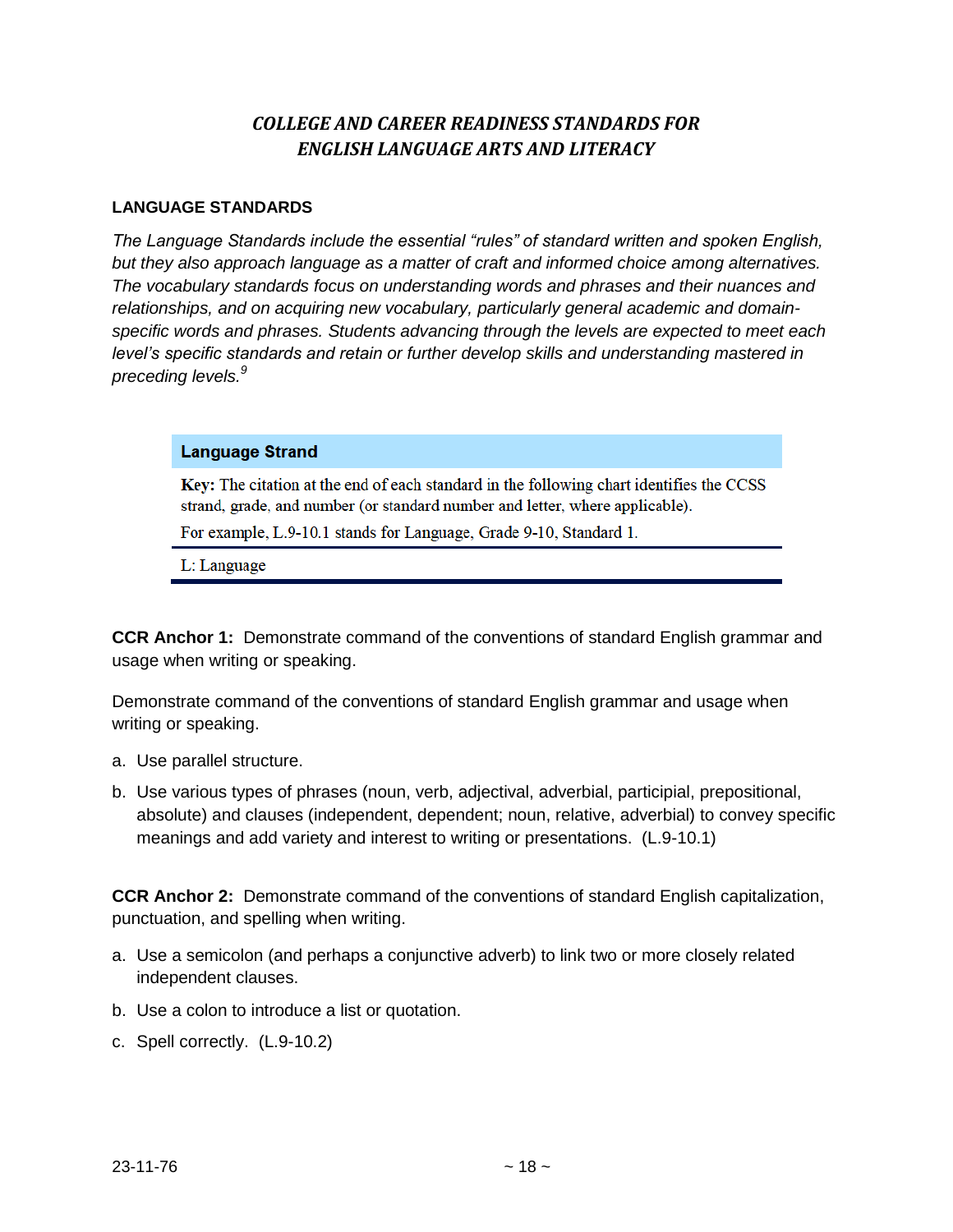#### **LANGUAGE STANDARDS**

**CCR Anchor 3:** Apply knowledge of language to understand how language functions in different contexts, to make effective choices for meaning or style, and to comprehend more fully when reading or listening.

**CCR Anchor 4:** Determine or clarify the meaning of unknown and multiple-meaning words and phrases by using context clues, analyzing meaningful word parts, and consulting general and specialized reference materials, as appropriate.

Determine or clarify the meaning of unknown and multiple-meaning words and phrases, choosing flexibly from a range of strategies.

- a. Use context (e.g., the overall meaning of a sentence, paragraph, or text; a word's position or function in a sentence) as a clue to the meaning of a word or phrase.
- b. Identify and correctly use patterns of word changes that indicate different meanings or parts of speech (e.g., conceive, conception, conceivable).
- c. Consult general and specialized reference materials (e.g., dictionaries, glossaries, thesauruses), both print and digital, to find the pronunciation of a word or determine or clarify its precise meaning, its part of speech, or its etymology or its standard usage.
- d. Verify the preliminary determination of the meaning of a word or phrase (e.g., by checking the inferred meaning in context or in a dictionary). (L.11-12.4)

**CCR Anchor 5:** Demonstrate understanding of figurative language, word relationships, and nuances in word meanings.

**CCR Anchor 6:** Acquire and use accurately a range of general academic and domain-specific words and phrases sufficient for reading, writing, speaking, and listening at the college and career readiness level; demonstrate independence in gathering vocabulary knowledge when encountering a word or phrase important to comprehension or expression.

Acquire and use accurately general academic and domain-specific words and phrases, sufficient for reading, writing, speaking, and listening at the college and career readiness level; demonstrate independence in gathering vocabulary knowledge when considering a word or phrase important to comprehension or expression. (L.11-12.6)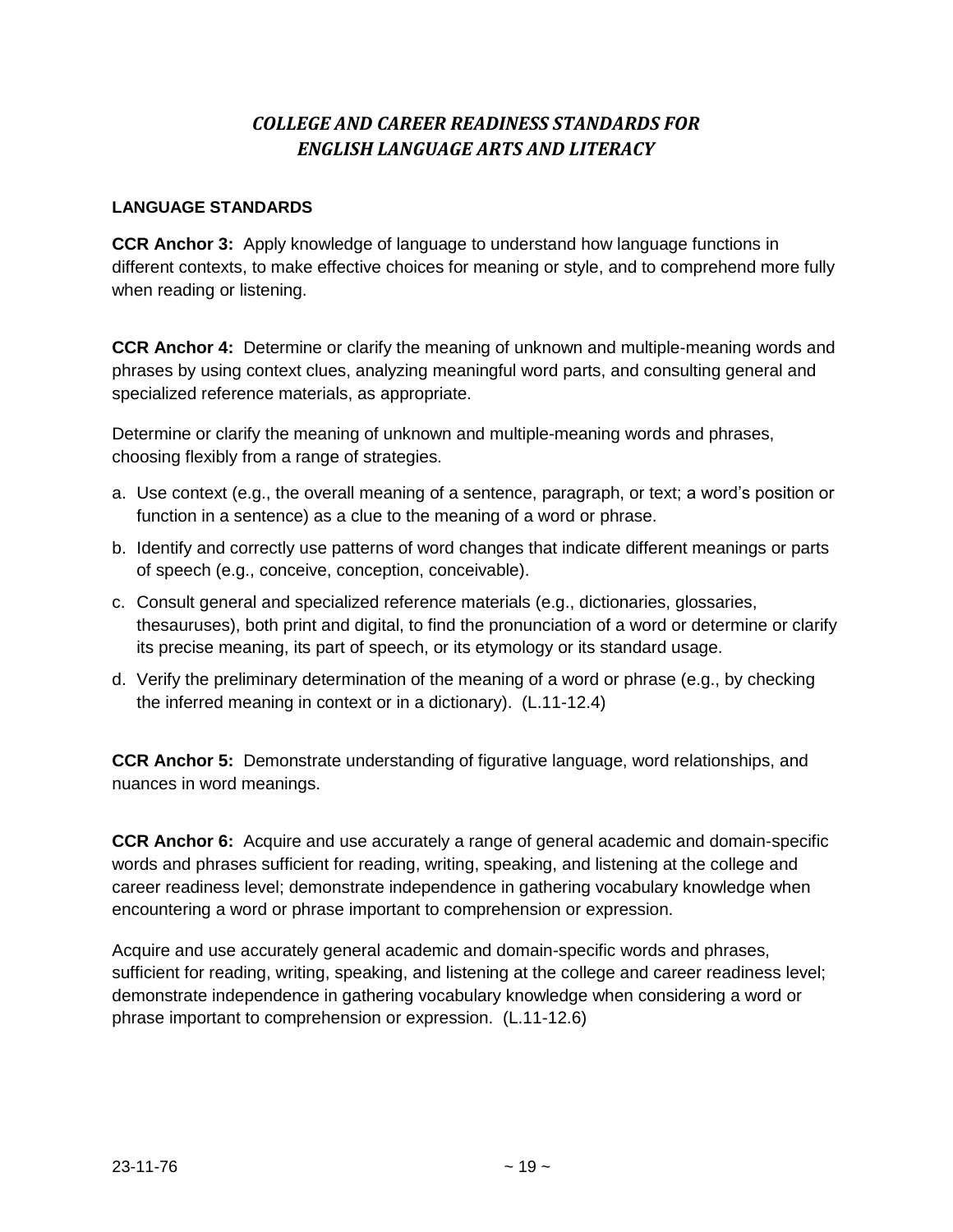## *CALIFORNIA CONTENT STANDARDS for LANGUAGE ARTS*

#### **READING**

#### **1.0 Word Analysis, Fluency, and Systematic VocabularyDevelopment**

Students apply their knowledge of word origins to determine the meaning of new words encountered in reading materials and use those words accurately.

#### *Vocabulary and Concept Development*

- **1.1** Identify and use the literal and figurative meanings of words and understand word derivations.
- **1.2** Distinguish between the denotative and connotative meanings of words and interpret the connotative power of words.
- **1.3** Identify Greek, Roman, and Norse mythology and use the knowledge to understand the origin and meaning of new words (e.g., the word *narcissistic* drawn from the myth of Narcissus and Echo).

#### **2.0 Reading Comprehension (Focus on Informational Materials**)

Students read and understand grade-level-appropriate material. They analyze the organizational patterns, arguments, and positions advanced. The selections in *Recommended Literature, Grades Nine Through Twelve* (1990) illustrate the quality and complexity of the materials to be read by students. In addition, by grade twelve, students read two million words annually on their own, including a wide variety of classic and contemporary literature, magazines, newspapers, and online information. In grades nine and ten, students make substantial progress toward this goal.

#### *Structural Features of Informational Materials*

- **2.0** Analyze the structure and format of functional workplace documents, including the graphics and headers, and explain how authors use the features to achieve their purposes.
- **2.1** Prepare a bibliography of reference materials for a report using a variety of consumer, workplace, and public documents.

#### *Comprehension and Analysis of Grade-Level-Appropriate Text*

- **2.2** Generate relevant questions about readings on issues that can be researched.
- **2.3** Synthesize the content from several sources or works by a single author dealing with a single issue; paraphrase the ideas and connect them to other sources and related topics to demonstrate comprehension.
- **2.4** Extend ideas presented in primary or secondary sources through original analysis, evaluation, and elaboration.
- **2.5** Demonstrate use of sophisticated learning tools by following technical directions (e.g., those found with graphic calculators and specialized software programs and in access guides to World Wide Web sites on the Internet).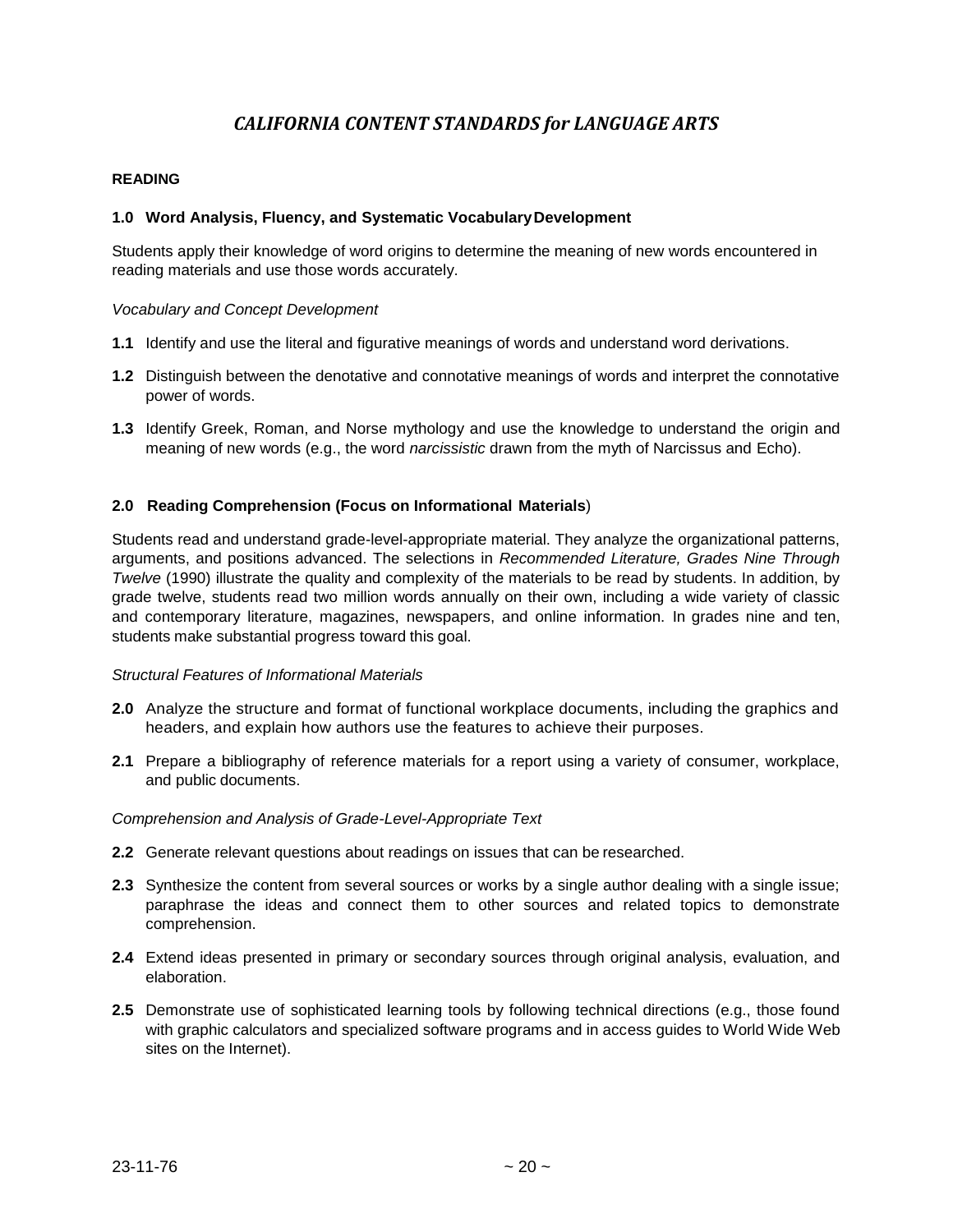#### *Expository Critique*

- **2.6** Critique the logic of functional documents by examining the sequence of information and procedures in anticipation of possible reader misunderstandings.
- **2.7** Evaluate the credibility of an author's argument or defense of a claim by critiquing the relationship between generalizations and evidence, the comprehensiveness of evidence, and the way in which the author's intent affects the structure and tone of the text (e.g., in professional journals, editorials, political speeches, and primary source material).

#### **3.0 Literary Response and Analysis**

Students read and respond to historically or culturally significant works of literature that reflect and enhance their studies of history and social science. They conduct in-depth analyses of recurrent patterns and themes. The selections in *Recommended Literature, Grades Nine Through Twelve* illustrate the quality and complexity of the materials to be read by students.

#### *Structural Features of Literature*

- **3.1** Articulate the relationship between the expressed purposes and the characteristics of different forms of dramatic literature (e.g., comedy, tragedy, drama, dramatic monologue).
- **3.2** Compare and contrast the presentation of a similar theme or topic across genres to explain how the selection of genre shapes the theme or topic.

#### *Narrative Analysis of Grade-Level-Appropriate Text*

- **3.3** Analyze interactions between main and subordinate characters in a literary text (e.g., internal and external conflicts, motivations, relationships, influences) and explain the way those interactions affect the plot.
- **3.4** Determine characters' traits by what the characters say about themselves in narration, dialogue, dramatic monologue, and soliloquy.
- **3.5** Compare works that express a universal theme and provide evidence to support the ideas expressed in each work.
- **3.6** Analyze and trace an author's development of time and sequence, including the use of complex literary devices (e.g., foreshadowing, flashbacks).
- **3.7** Recognize and understand the significance of various literary devices, including figurative language, imagery, allegory, and symbolism, and explain their appeal.
- **3.8** Interpret and evaluate the impact of ambiguities, subtleties, contradictions, ironies, and incongruities in a text.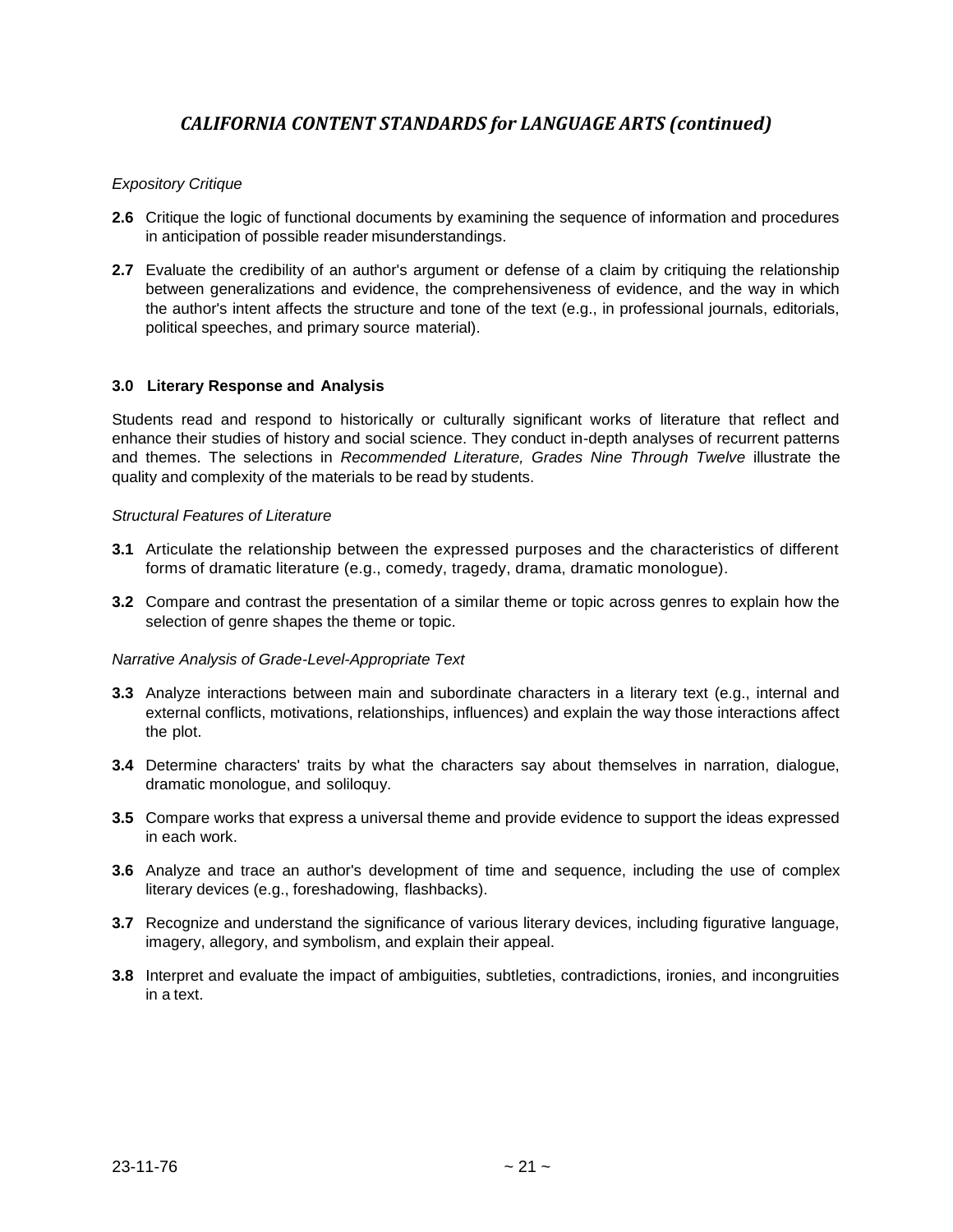- **3.9** Explain how voice, persona, and the choice of a narrator affect characterization and the tone, plot, and credibility of a text.
- **3.10** Identify and describe the function of dialogue, scene designs, soliloquies, asides, and character foils in dramatic literature.

#### *Literary Criticism*

- **3.11** Evaluate the aesthetic qualities of style, including the impact of diction and figurative language on tone, mood, and theme, using the terminology of literary criticism. (Aesthetic approach)
- **3.12** Analyze the way in which a work of literature is related to the themes and issues of its historical period. (Historical approach)

#### **WRITING**

#### **1.0 Writing Strategies**

Students write coherent and focused essays that convey a well-defined perspective and tightly reasoned argument. The writing demonstrates students' awareness of the audience and purpose. Students progress through the stages of the writing process as needed.

#### *Organization and Focus*

- **1.1** Establish a controlling impression or coherent thesis that conveys a clear and distinctive perspective on the subject and maintain a consistent tone and focus throughout the piece of writing.
- **1.2** Use precise language, action verbs, sensory details, appropriate modifiers, and the active rather than the passive voice.

#### *Research and Technology*

- **1.3** Use clear research questions and suitable research methods (e.g., library, electronic media, personal interview) to elicit and present evidence from primary and secondary sources.
- **1.4** Develop the main ideas within the body of the composition through supporting evidence (e.g., scenarios, commonly held beliefs, hypotheses, and definitions).
- **1.5** Synthesize information from multiple sources and identify complexities and discrepancies in the information and the different perspectives found in each medium (e.g., almanacs, microfiche, news sources, in-depth field studies, speeches, journals, technical documents).
- **1.6** Integrate quotations and citations into a written text while maintaining the flow of ideas.
- **1.7** Use appropriate conventions for documentation in the text, notes, and bibliographies by adhering to those in style manuals (e.g., *Modern Language Association Handbook, The Chicago Manual of Style).*
- **1.8** Design and publish documents by using advanced publishing software and graphic programs.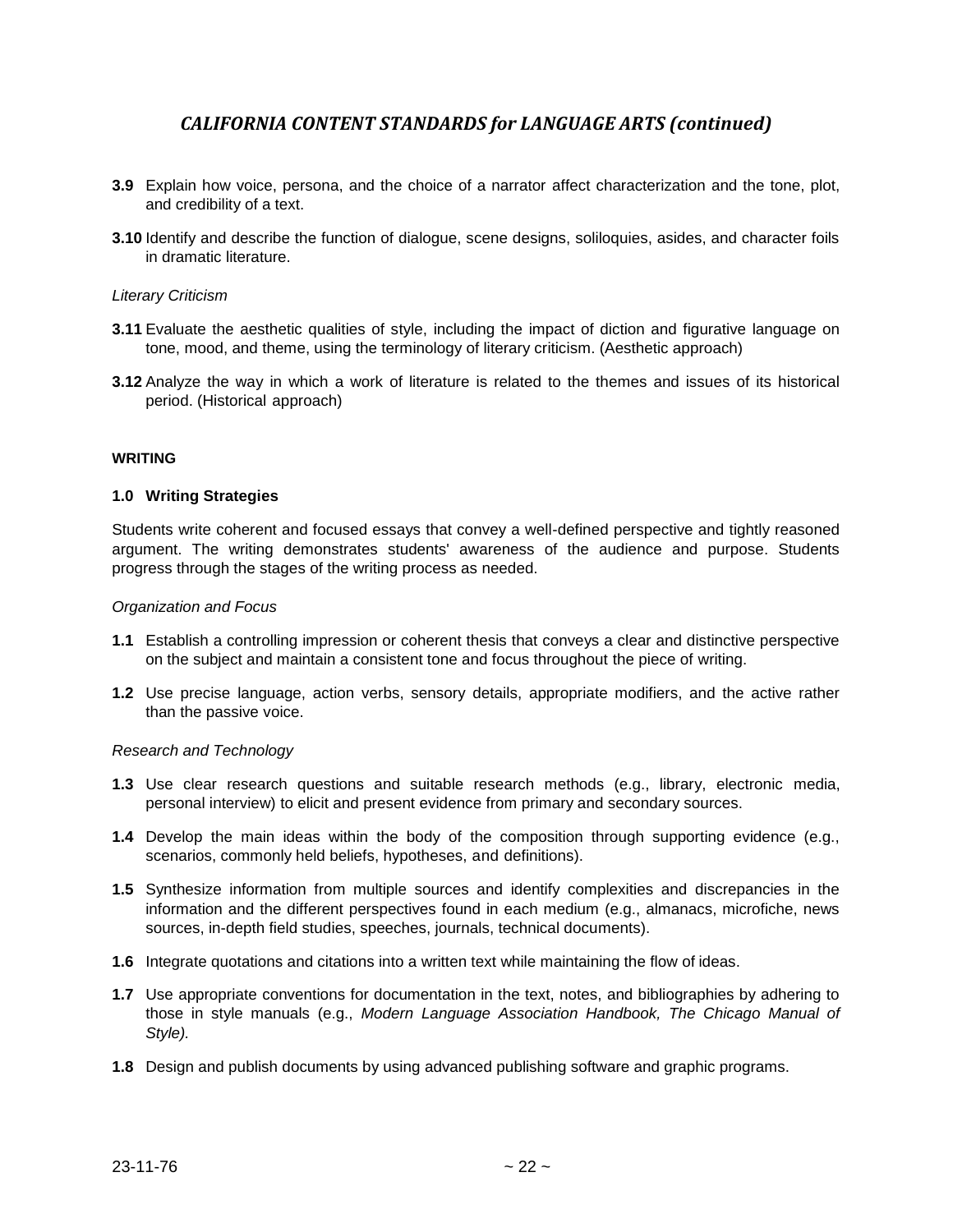#### *Evaluation and Revision*

**1.9** Revise writing to improve the logic and coherence of the organization and controlling perspective, the precision of word choice, and the tone by taking into consideration the audience, purpose, and formality of the context.

#### **2.0 Writing Applications (Genres and Their Characteristics)**

Students combine the rhetorical strategies of narration, exposition, persuasion, and description to produce texts of at least 1,500 words each. Student writing demonstrates a command of standard American English and the research, organizational, and drafting strategies outlined in Writing Standard 1.0.

Using the writing strategies of grades nine and ten outlined in Writing Standard 1.0, students:

**2.1** Write biographical or autobiographical narratives or short stories:

- a. Relate a sequence of events and communicate the significance of the events to the audience.
- b. Locate scenes and incidents in specific places.
- c. Describe with concrete sensory details the sights, sounds, and smells of a scene and the specific actions, movements, gestures, and feelings of the characters; use interior monologue to depict the characters' feelings.
- d. Pace the presentation of actions to accommodate changes in time and mood.
- e. Make effective use of descriptions of appearance, images, shifting perspectives, and sensory details.
- **2.2** Write responses to literature:
	- a. Demonstrate a comprehensive grasp of the significant ideas of literary works.
	- b. Support important ideas and viewpoints through accurate and detailed references to the text or to other works.
	- c. Demonstrate awareness of the author's use of stylistic devices and an appreciation of the effects created.
	- d. Identify and assess the impact of perceived ambiguities, nuances, and complexities within the text.
- **2.3** Write expository compositions, including analytical essays and research reports:
	- a. Marshal evidence in support of a thesis and related claims, including information on all relevant perspectives.
	- b. Convey information and ideas from primary and secondary sources accurately and coherently.
	- c. Make distinctions between the relative value and significance of specific data, facts, and ideas.
	- d. Include visual aids by employing appropriate technology to organize and record information on charts, maps, and graphs.
	- e. Anticipate and address readers' potential misunderstandings, biases, and expectations.
	- f. Use technical terms and notations accurately.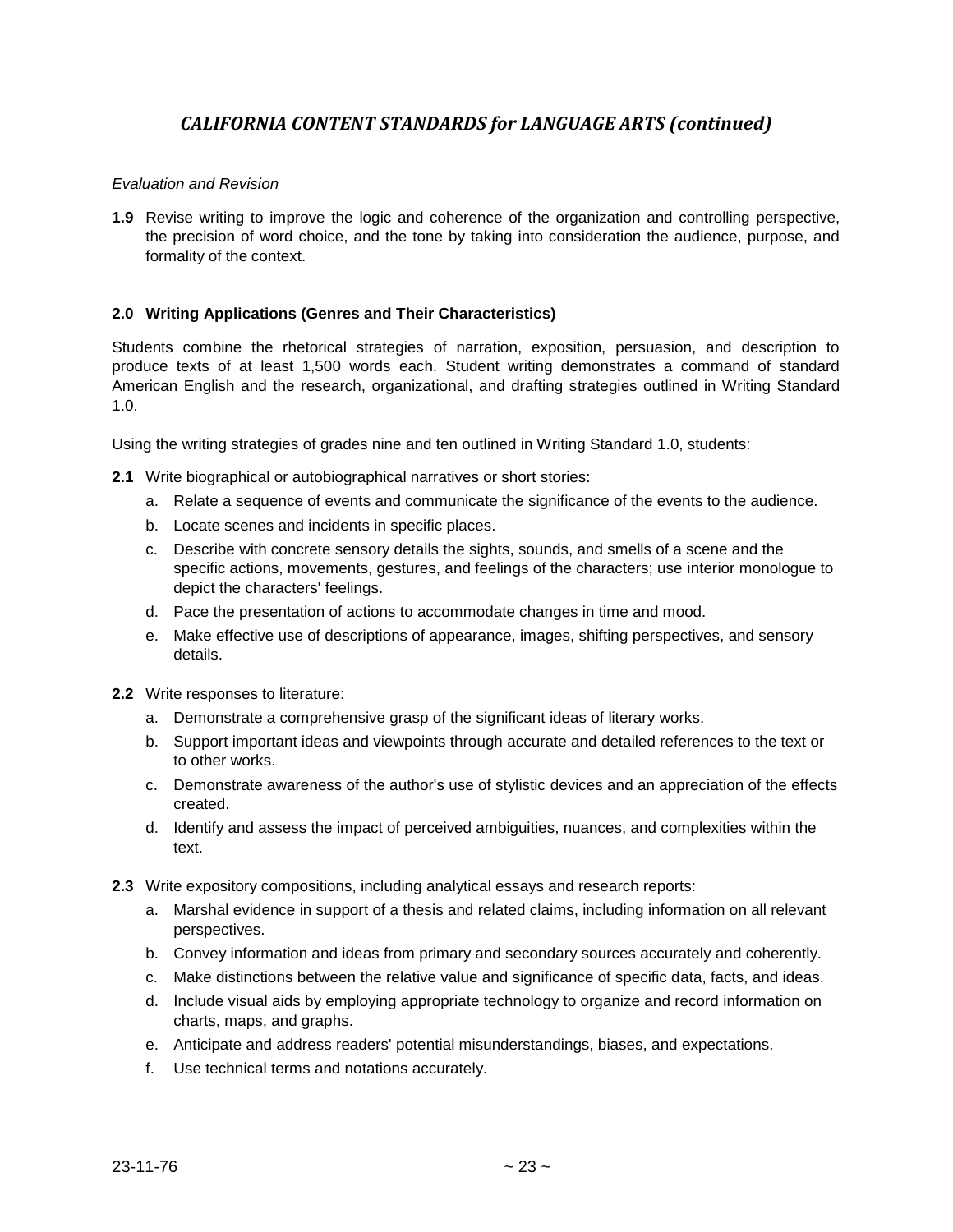- **2.4** Write persuasive compositions:
	- a. Structure ideas and arguments in a sustained and logical fashion.
	- b. Use specific rhetorical devices to support assertions (e.g., appeal to logic through reasoning; appeal to emotion or ethical belief; relate a personal anecdote, case study, or analogy).
	- c. Clarify and defend positions with precise and relevant evidence, including facts, expert opinions, quotations, and expressions of commonly accepted beliefs and logical reasoning.
	- d. Address readers' concerns, counterclaims, biases, and expectations.
- **2.5** Write business letters:
	- a. Provide clear and purposeful information and address the intended audience appropriately.
	- b. Use appropriate vocabulary, tone, and style to take into account the nature of the relationship with, and the knowledge and interests of, the recipients.
	- c. Highlight central ideas or images.
	- d. Follow a conventional style with page formats, fonts, and spacing that contribute to the documents' readability and impact.
- **2.6** Write technical documents (e.g., a manual on rules of behavior for conflict resolution, procedures for conducting a meeting, minutes of a meeting):
	- a. Report information and convey ideas logically and correctly.
	- b. Offer detailed and accurate specifications.
	- c. Include scenarios, definitions, and examples to aid comprehension (e.g., troubleshooting guide).
	- d. Anticipate readers' problems, mistakes, and misunderstandings.

#### **WRITTEN AND ORAL ENGLISH LANGUAGE CONVENTIONS**

The standards for written and oral English language conventions have been placed between those for writing and for listening and speaking because these conventions are essential to both sets of skills.

#### **1.0 Written and Oral English Language Conventions**

Students write and speak with a command of standard English conventions.

#### *Grammar and Mechanics of Writing*

- **1.1** Identify and correctly use clauses (e.g., main and subordinate), phrases (e.g., gerund, infinitive, and participial), and mechanics of punctuation (e.g., semicolons, colons, ellipses, hyphens).
- **1.2** Understand sentence construction (e.g., parallel structure, subordination, proper placement of modifiers) and proper English usage (e.g., consistency of verb tenses).
- **1.3** Demonstrate an understanding of proper English usage and control of grammar, paragraph and sentence structure, diction, and syntax.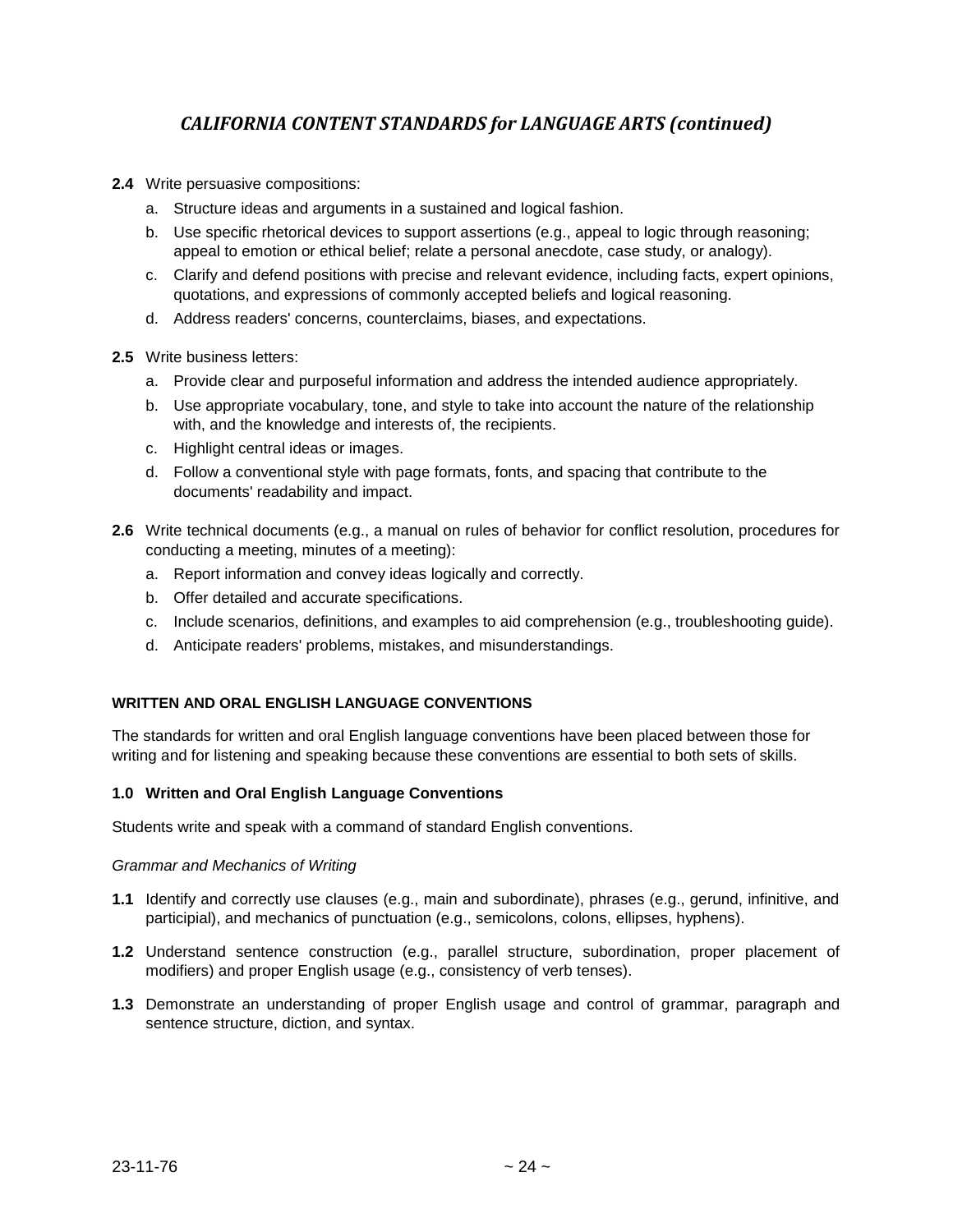#### *Manuscript Form*

- **1.4** Produce legible work that shows accurate spelling and correct use of the conventions of punctuation and capitalization.
- **1.5** Reflect appropriate manuscript requirements, including title page presentation, pagination, spacing and margins, and integration of source and support material (e.g., in- text citation, use of direct quotations, paraphrasing) with appropriate citations.

#### **LISTENING AND SPEAKING**

#### **1.0 Listening and Speaking Strategies**

Students formulate adroit judgments about oral communication. They deliver focused and coherent presentations of their own that convey clear and distinct perspectives and solid reasoning. They use gestures, tone, and vocabulary tailored to the audience and purpose.

#### *Comprehension*

- **1.1** Formulate judgments about the ideas under discussion and support those judgments with convincing evidence.
- **1.2** Compare and contrast the ways in which media genres (e.g., televised news, news magazines, documentaries, and online information) cover the same event.

#### *Organization and Delivery of Oral Communication*

- **1.3** Choose logical patterns of organization (e.g., chronological, topical, cause and effect) to inform and to persuade, by soliciting agreement or action, or to unite audiences behind a common belief or cause.
- **1.4** Choose appropriate techniques for developing the introduction and conclusion (e.g., by using literary quotations, anecdotes, references to authoritative sources).
- **1.5** Recognize and use elements of classical speech forms (e.g., introduction, first and second transitions, body, conclusion) in formulating rational arguments and applying the art of persuasion and debate.
- **1.6** Present and advance a clear thesis statement and choose appropriate types of proof (e.g., statistics, testimony, specific instances) that meet standard tests for evidence, including credibility, validity, and relevance.
- **1.7** Use props, visual aids, graphs, and electronic media to enhance the appeal and accuracy of presentations.
- **1.8** Produce concise notes for extemporaneous delivery.
- **1.9** Analyze the occasion and the interests of the audience and choose effective verbal and nonverbal techniques (e.g., voice, gestures, eye contact) for presentations.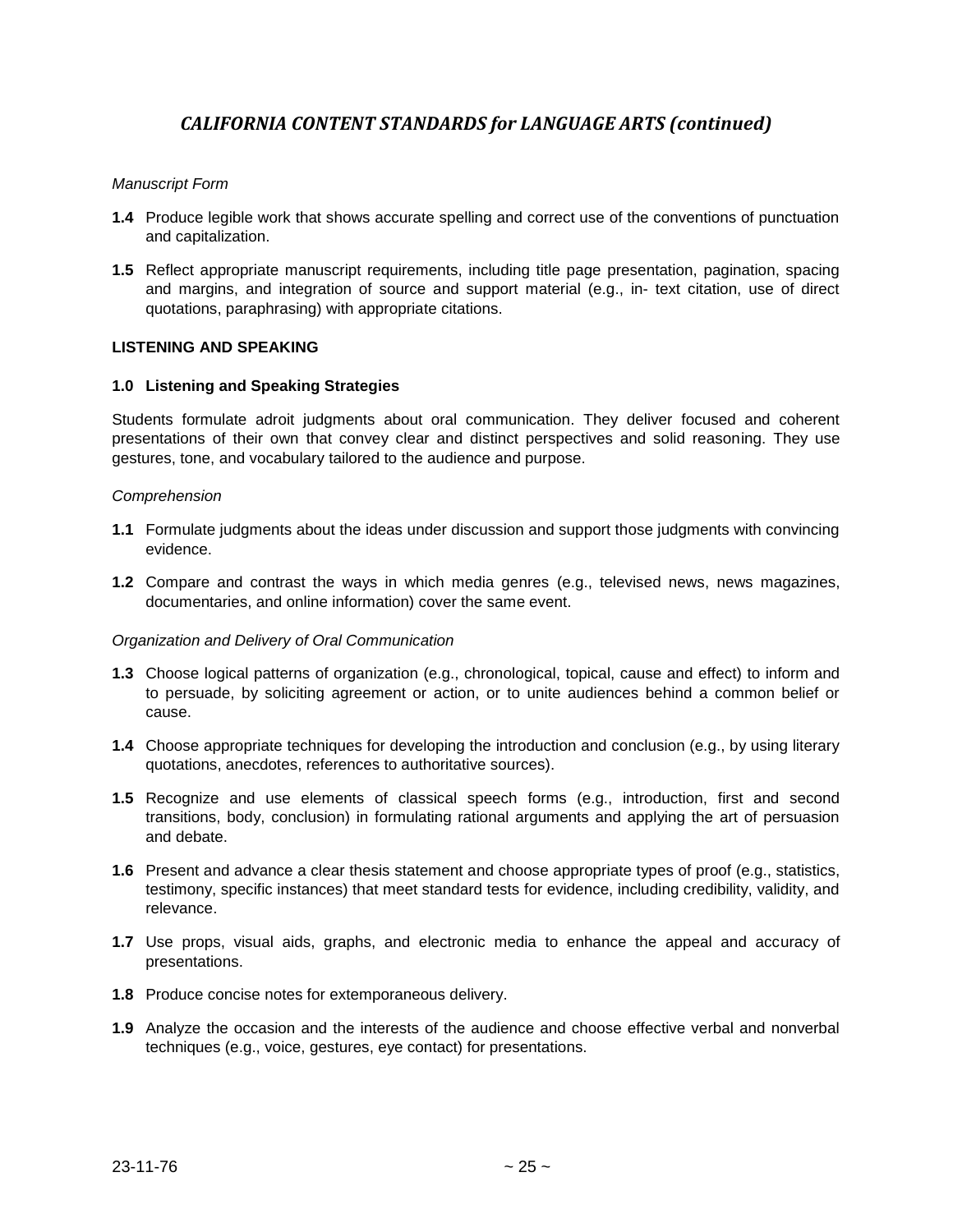#### *Analysis and Evaluation of Oral and Media Communications*

- **1.10** Analyze historically significant speeches (e.g., Abraham Lincoln's "Gettysburg Address," Martin Luther King, Jr.'s "I Have a Dream") to find the rhetorical devices and features that make them memorable.
- **1.11** Assess how language and delivery affect the mood and tone of the oral communication and make an impact on the audience.
- **1.12** Evaluate the clarity, quality, effectiveness, and general coherence of a speaker's important points, arguments, evidence, organization of ideas, delivery, diction, and syntax.
- **1.13** Analyze the types of arguments used by the speaker, including argument by causation, analogy, authority, emotion, and logic.
- **1.14** Identify the aesthetic effects of a media presentation and evaluate the techniques used to create them (e.g., compare Shakespeare's *Henry V* with Kenneth Branagh's 1990 film version).

#### **2.0 Speaking Applications (Genres and Their Characteristics)**

Students deliver polished formal and extemporaneous presentations that combine the traditional rhetorical strategies of narration, exposition, persuasion, and description. Student speaking demonstrates a command of standard American English and the organizational and delivery strategies outlined in Listening and Speaking Standard 1.0. Using the speaking strategies of grades nine and ten outlined in Listening and Speaking Standard 1.0, students:

- **2.1** Deliver narrative presentations:
	- a. Narrate a sequence of events and communicate their significance to the audience.
	- b. Locate scenes and incidents in specific places.
	- c. Describe with concrete sensory details the sights, sounds, and smells of a scene and the specific actions, movements, gestures, and feelings of characters.
	- d. Pace the presentation of actions to accommodate time or mood changes.
- **2.2** Deliver expository presentations:
	- a. Marshal evidence in support of a thesis and related claims, including information on all relevant perspectives.
	- b. Convey information and ideas from primary and secondary sources accurately and coherently.
	- c. Make distinctions between the relative value and significance of specific data, facts, and ideas.
	- d. Include visual aids by employing appropriate technology to organize and display information on charts, maps, and graphs.
	- e. Anticipate and address the listener's potential misunderstandings, biases, and expectations.
	- f. Use technical terms and notations accurately.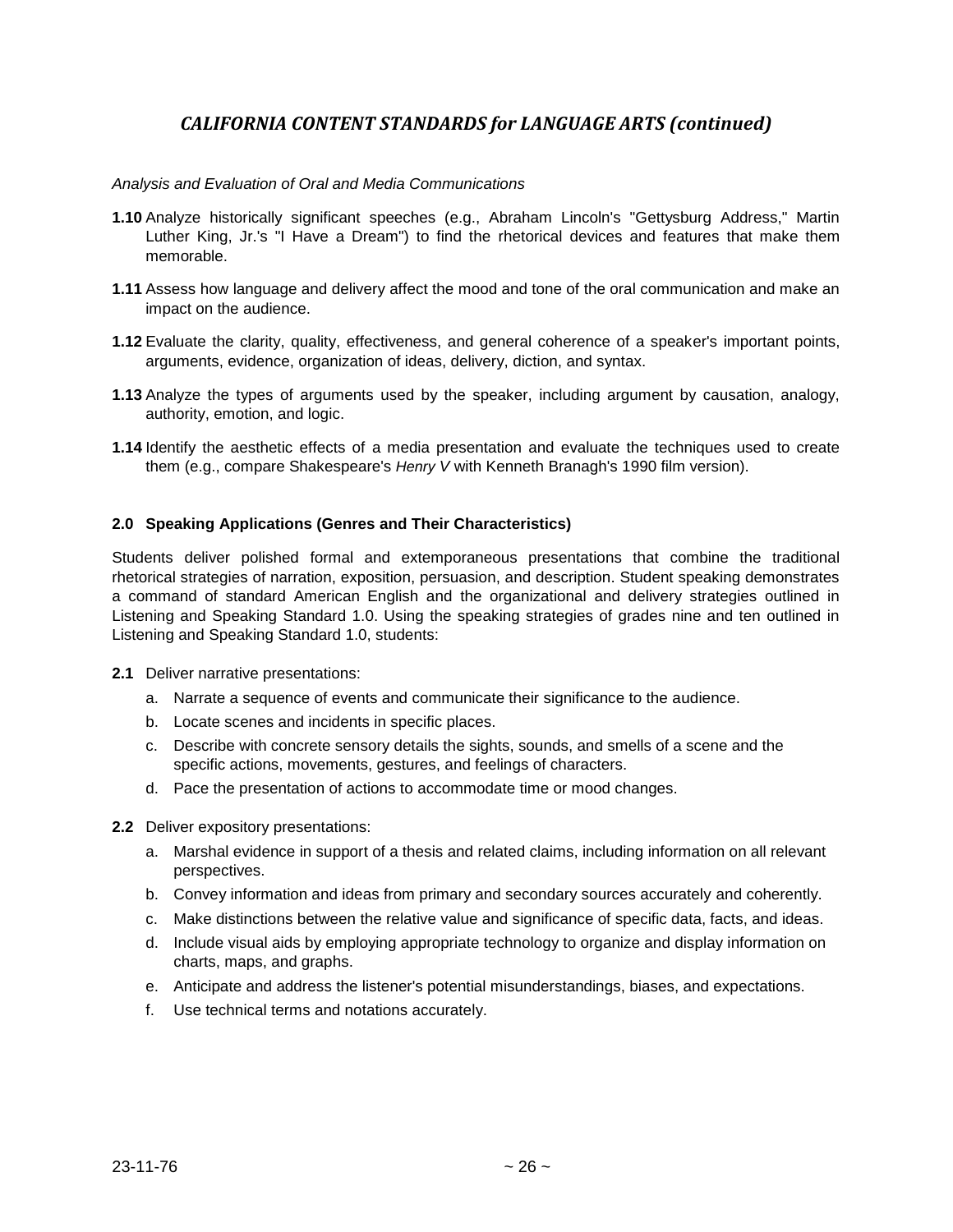- **2.3** Apply appropriate interviewing techniques:
	- a. Prepare and ask relevant questions.
	- b. Make notes of responses.
	- c. Use language that conveys maturity, sensitivity, and respect.
	- d. Respond correctly and effectively to questions.
	- e. Demonstrate knowledge of the subject or organization.
	- f. Compile and report responses.
	- g. Evaluate the effectiveness of the interview.
- **2.4** Deliver oral responses to literature:
	- a. Advance a judgment demonstrating a comprehensive grasp of the significant ideas of works or passages (i.e., make and support warranted assertions about the text).
	- b. Support important ideas and viewpoints through accurate and detailed references to the text or to other works.
	- c. Demonstrate awareness of the author's use of stylistic devices and an appreciation of the effects created.
	- d. Identify and assess the impact of perceived ambiguities, nuances, and complexities within the text.
- **2.5** Deliver persuasive arguments (including evaluation and analysis of problems and solutions and causes and effects):
	- a. Structure ideas and arguments in a coherent, logical fashion.
	- b. Use rhetorical devices to support assertions (e.g., by appeal to logic through reasoning; by appeal to emotion or ethical belief; by use of personal anecdote, case study, or analogy).
	- c. Clarify and defend positions with precise and relevant evidence, including facts, expert opinions, quotations, expressions of commonly accepted beliefs, and logical reasoning.
	- d. Anticipate and address the listener's concerns and counterarguments.
- **2.6** Deliver descriptive presentations:
	- a. Establish clearly the speaker's point of view on the subject of the presentation.
	- b. Establish clearly the speaker's relationship with that subject (e.g., dispassionate observation, personal involvement).
	- c. Use effective, factual descriptions of appearance, concrete images, shifting perspectives and vantage points, and sensory details.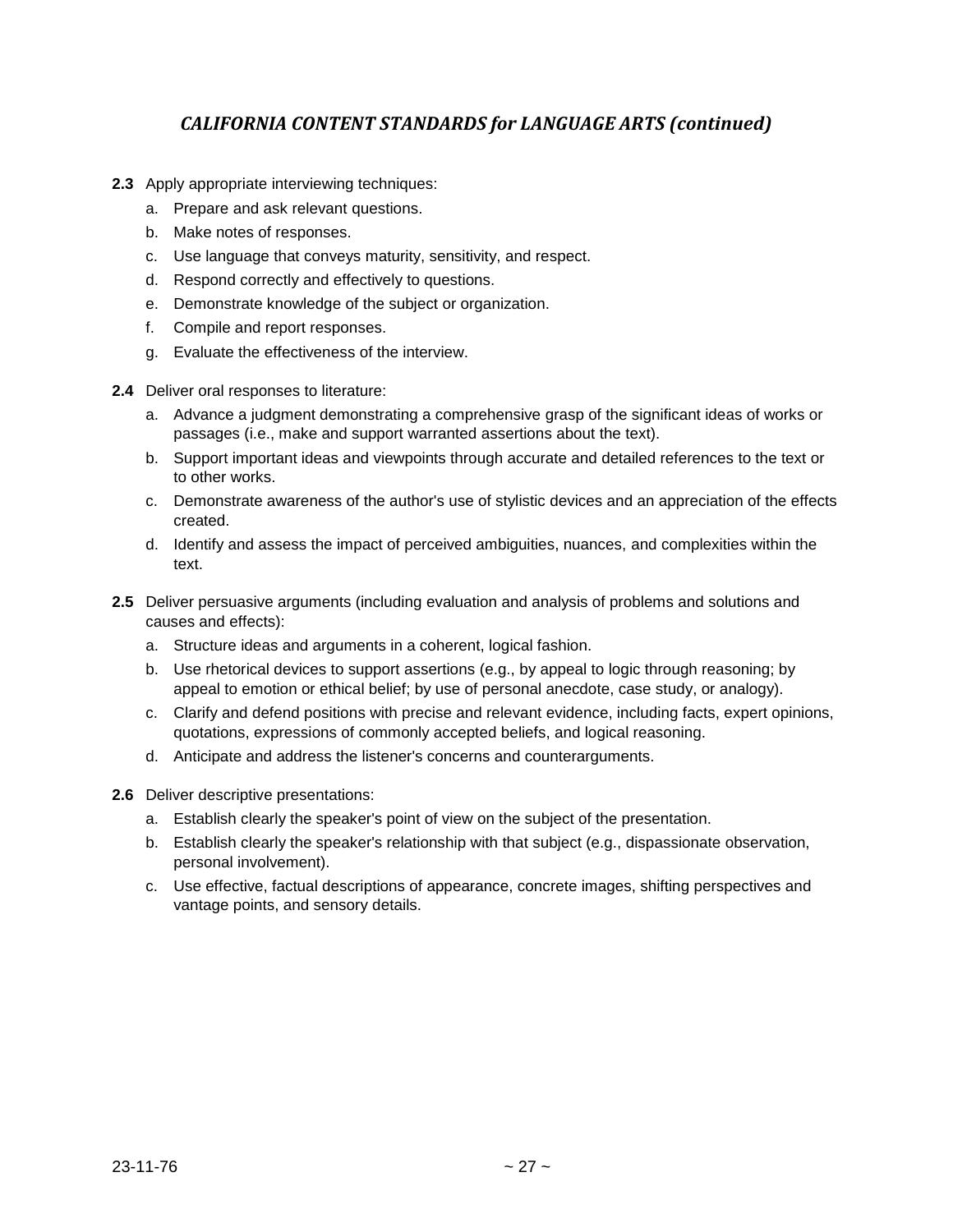# *CBE Competency-Based Education COMPETENCY-BASED COMPONENTS for the Literature/American Course*

| <b>COMPETENCY AREAS</b><br><b>AND STATEMENTS</b>                                                                                                                                                                                                                                                                        | <b>MINIMAL COMPETENCIES</b>                                                                                                                                                                                                                                                                                                                                                                                                                                                                                                    |
|-------------------------------------------------------------------------------------------------------------------------------------------------------------------------------------------------------------------------------------------------------------------------------------------------------------------------|--------------------------------------------------------------------------------------------------------------------------------------------------------------------------------------------------------------------------------------------------------------------------------------------------------------------------------------------------------------------------------------------------------------------------------------------------------------------------------------------------------------------------------|
| A. INTRODUCTION (R 3.5A)<br>Understand how personal<br>skill development-including<br>positive attitude, honesty,<br>self-confidence, time<br>management, and other<br>positive traits-contribute to<br>academic success; take<br>reading and language<br>diagnostics to determine<br>areas of remediation.<br>(1 hour) | Demonstrate an understanding of classroom policies and<br>1.<br>procedures.<br>Discuss competency areas and minimal competencies for the<br>2.<br>course.<br>Discuss assignment grading and scoring policy.<br>3.<br>Discuss importance of the following personal skills in the<br>4.<br>classroom/lab environment:<br>a. positive attitude<br>b. self-confidence<br>c. honesty/perseverance<br>d. self-management/work-ethic<br>e. pride in product/work<br>dependability<br>f.<br>Prioritize tasks and meet deadlines.<br>5. |
|                                                                                                                                                                                                                                                                                                                         | Describe the importance of initiative and leadership.<br>6.                                                                                                                                                                                                                                                                                                                                                                                                                                                                    |
| B. WORD ANALYSIS (R 1.0)<br>Apply knowledge of word<br>origins to understand and<br>use new vocabulary.                                                                                                                                                                                                                 | Identify and analyze roots upon which key terms in Identify<br>1.<br>and analyze roots upon which key terms in political science<br>and history are built, including vocabulary in The Crucible.<br>(1.1)<br>Employ knowledge of Greek, Latin, and Anglo Saxon roots to<br>2.<br>infer the meaning of terms in historically significant texts,<br>such as "The Gettysburg Address." (1.2)                                                                                                                                      |
| (2 hours)                                                                                                                                                                                                                                                                                                               |                                                                                                                                                                                                                                                                                                                                                                                                                                                                                                                                |
| C. READING COMPREHENSION:<br>FOCUS ON INFORMATIONAL<br>MATERIALS (R 2.0)<br>Analyze the organizational<br>patterns, arguments, and<br>positions advanced in grade-<br>level-appropriate materials.                                                                                                                      | Demonstrate understanding of the function and organization of<br>1.<br>historic public addresses, including the writings of Patrick Henry<br>and Martin Luther King. (2.1)<br>Critically analyze word choice in texts, including historical<br>2.<br>narratives such as the ship log of Christopher Columbus. (2.2)<br>Clarify a point introduced in a class text, such as the effect of<br>3.<br>war on soldiers interviewed in John Steinbeck's "Why Soldiers<br>Won't Talk." (2.3)                                          |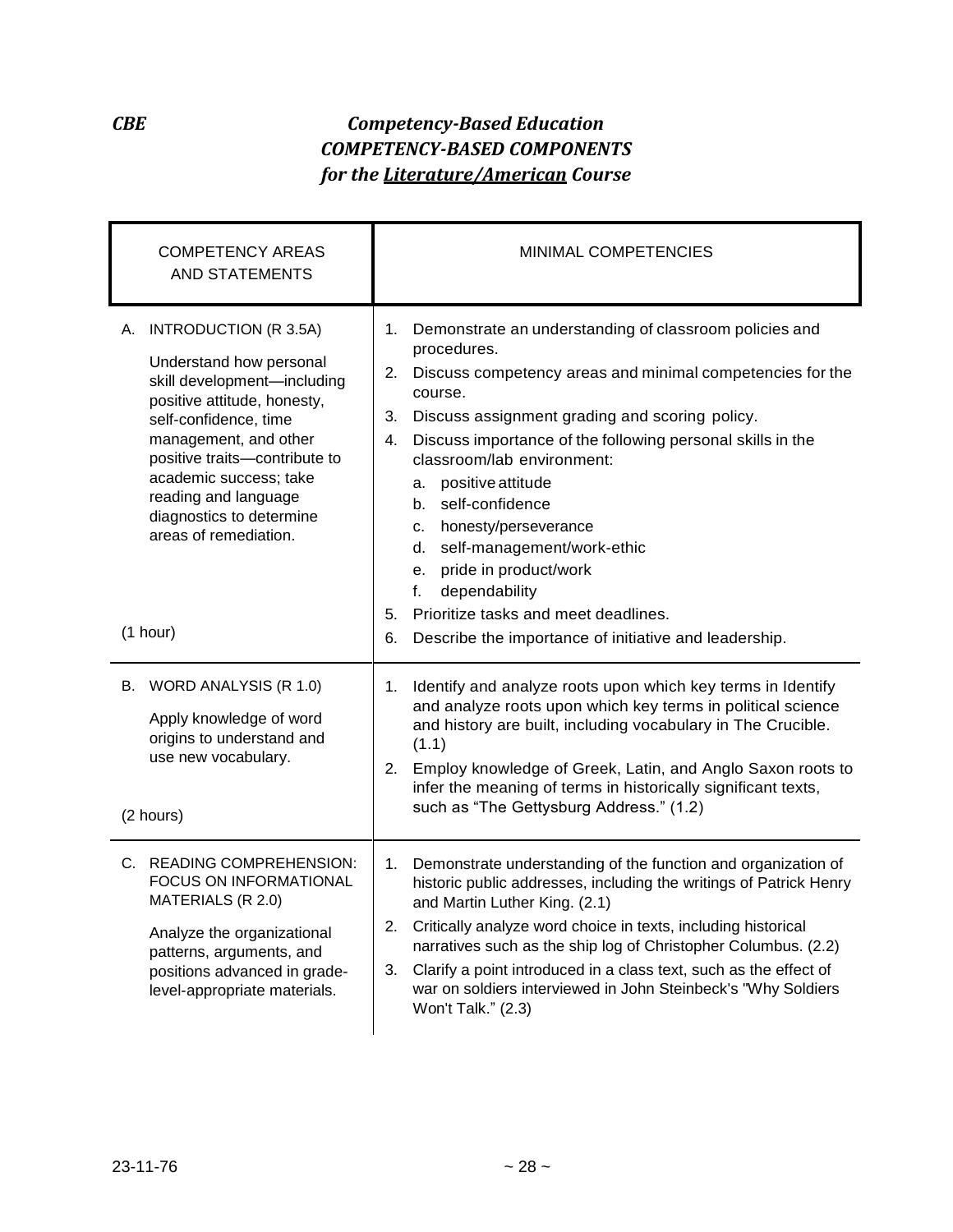| (9 hours)                                                                                                                                       | 4. Articulate and defend warranted interpretations of arguments in<br>historically significant speeches and essays by Patrick Henry<br>and Martin Luther King. (2.4)<br>Analyze implicit and explicit philosophical assumptions in<br>5.<br>essays, such as Ralph Waldo Emerson's "Self Reliance." (2.5)<br>Critique the power, validity and truthfulness of perspectives set<br>6.<br>forth in public documents, including historical narratives by<br>Olaudah Equiano and Frederick Douglas. (2.6)                                                                                                                                                                                                                                                                                                                                                                                                                                                                                                                                                                                                                                                                                                                                                                                                                                                                                                                                                                                                                                                                                                                                                                                                                                                                                                                   |
|-------------------------------------------------------------------------------------------------------------------------------------------------|------------------------------------------------------------------------------------------------------------------------------------------------------------------------------------------------------------------------------------------------------------------------------------------------------------------------------------------------------------------------------------------------------------------------------------------------------------------------------------------------------------------------------------------------------------------------------------------------------------------------------------------------------------------------------------------------------------------------------------------------------------------------------------------------------------------------------------------------------------------------------------------------------------------------------------------------------------------------------------------------------------------------------------------------------------------------------------------------------------------------------------------------------------------------------------------------------------------------------------------------------------------------------------------------------------------------------------------------------------------------------------------------------------------------------------------------------------------------------------------------------------------------------------------------------------------------------------------------------------------------------------------------------------------------------------------------------------------------------------------------------------------------------------------------------------------------|
| D. LITERARY RESPONSE AND<br>ANALYSIS (R 3.0)<br>Read, analyze, and respond<br>to historically or culturally<br>significant works of literature. | Analyze characteristics of poetry of the Harlem Renaissance,<br>1.<br>such as "I, Too" and "The Weary Blues" by Langston Hughes.<br>(3.1)<br>Identify and discuss an author's perspective on life as it is<br>2.<br>revealed in a play, a novel, and a short story, and cite<br>supporting evidence from the text. (3.2)<br>Analyze the ways in which the theme or meaning of a selection<br>3.<br>represents a view or comment on life, and use textual evidence<br>to support the claim, such as in Hemingway's "The End of<br>Something." (3.2)<br>In an interactive reading journal, reflect on tone, mood, and<br>4.<br>irony in a drama, a short story, a poem, and a novel. (3.3)<br>Analyze ways in which poets use figures of speech and imagery<br>5.<br>to evoke reader's emotions such as in the poem "Mexicans<br>Begin Jogging" by Gary Soto.<br>Read a selection of individual works by an American poet and<br>6.<br>compare and contrast the meaning and impact of his or her<br>imagery. (3.4)<br>Trace the development of American literature from Native<br>7.<br>American traditions and the colonial period forward, in selected<br>tales, essays and literary works. (3.5)<br>Evaluate the significance of a social and historical milieu to an<br>8.<br>author's work, such as Edgar Allen Poe's relationship to Gothic<br>literature. (3.5)<br>Evaluate the social influences of the historical period that<br>9.<br>shaped the character, plot and setting of a literary work, such as<br>Paul Dunbar's response to the racism of his era in the poems<br>"We Wear the Mask" and "Sympathy."<br>10. Evaluate the political, religious, ethical and social influences of<br>the historical period that shaped the characters, plots and<br>settings of "The Crucible" by Arthur Miller. (3.5) |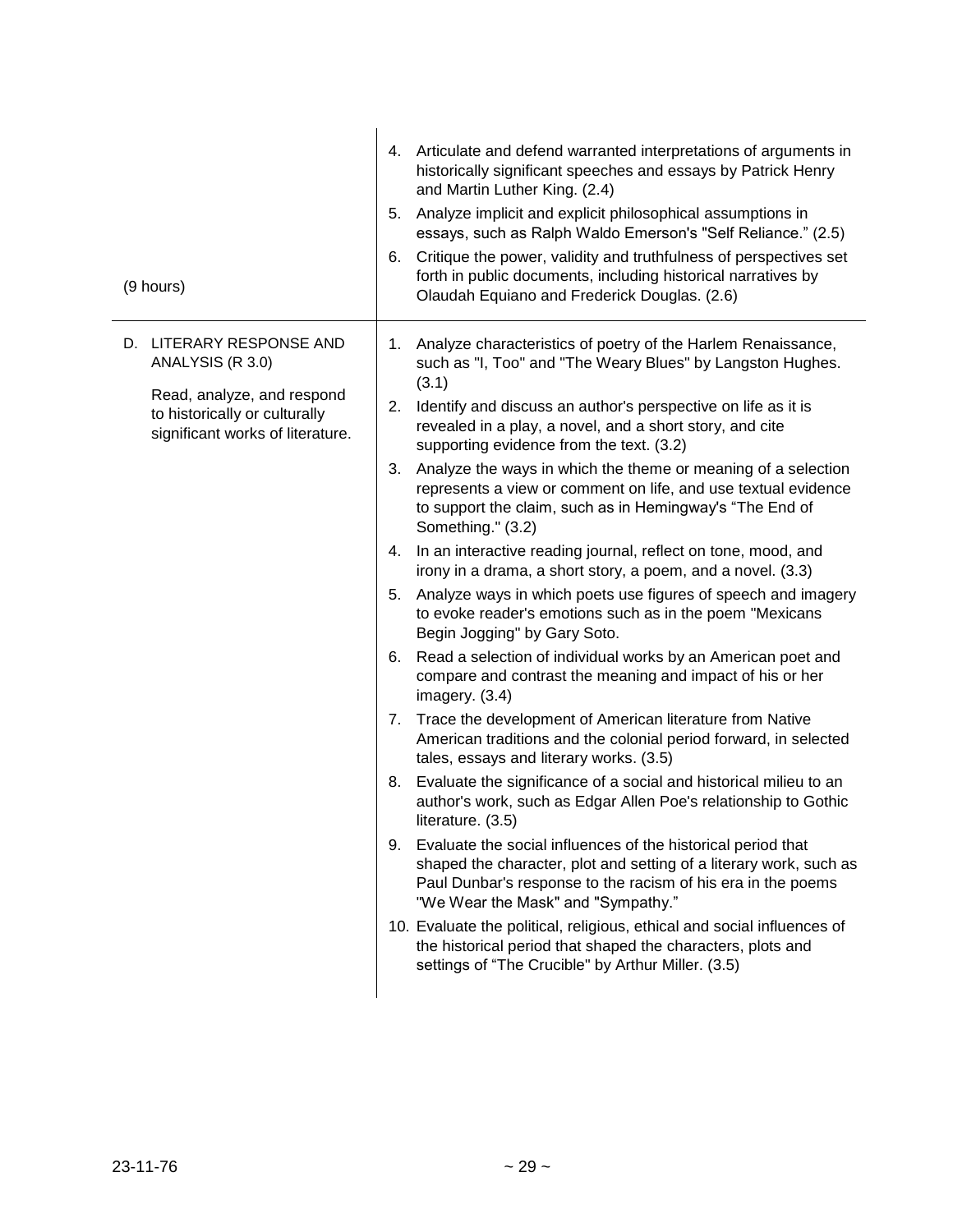| and novels.<br>14. Analyze and reflect on the consistency of political and<br>(9 hours)<br>movement of the period. (3.8, 3.9)                                                                                                                                                                                                                                                                                                                                                                                                                                                                                                                                                                                                                                                                                       | 11. Describe how works by members of different cultures relate to<br>one another in successive period of American history, such as<br>evocations of the World II era, including Dwight Okita's "In<br>Response to Executive Order 9066" and Joan Didion's "Letter<br>from Paradise." (3.5)<br>12. Analyze the ways in which authors have used archetypes drawn<br>from myth and literature, such as the hero in the play "The<br>Crucible." (3.6)<br>13. Relate a novel, a play, and a work of poetry to the themes and<br>issues of their historical context in selected short stories, poems<br>philosophical themes in a selection of literary works, such as<br>relating Kate Chopin's "The Story of An Hour" to the women's                                                                                                                                                           |  |
|---------------------------------------------------------------------------------------------------------------------------------------------------------------------------------------------------------------------------------------------------------------------------------------------------------------------------------------------------------------------------------------------------------------------------------------------------------------------------------------------------------------------------------------------------------------------------------------------------------------------------------------------------------------------------------------------------------------------------------------------------------------------------------------------------------------------|--------------------------------------------------------------------------------------------------------------------------------------------------------------------------------------------------------------------------------------------------------------------------------------------------------------------------------------------------------------------------------------------------------------------------------------------------------------------------------------------------------------------------------------------------------------------------------------------------------------------------------------------------------------------------------------------------------------------------------------------------------------------------------------------------------------------------------------------------------------------------------------------|--|
| E. WRITING STRATEGIES<br>(W 1.0)<br>clearly defined purpose and sense of audience. (1.1)<br>2.<br>Use the writing process to<br>create narrative, expository, persuasive, and descriptive<br>produce clear, coherent,<br>compositions with a distinct style and point of view. (1.2)<br>and focused compositions.<br>3.<br>and thesis statements. (1.3)<br>4.<br>structure. (1.3)<br>5.<br>data, concrete details, relevant examples and intriguing<br>anecdotes. (1.3)<br>6.<br>use of parallelism, vivid imagery, and repetition. (1.4)<br>7.<br>use of transitions. (1.5)<br>8.<br>appropriate tone. (1.5)<br>9.<br>events into a timeline. (1.7)<br>the text of an essay on American literature.<br>and revising of an essay to achieve precise word choice,<br>appropriate tone and an individual voice. (1.9) | 1. Employ the steps of the writing process to write essays with a<br>Use precise language, action verbs, details, and examples to<br>Discuss, draft, and refine clear and stimulating topic sentences<br>Use a variety of prewriting techniques to generate and develop a<br>strong thesis, persuasive supporting material, and an effective<br>Support topic sentences and thesis statements with precise<br>Develop the main ideas in paragraphs and essays through the<br>Connect the ideas in paragraphs and essays through the skilled<br>Produce several drafts of an essay to develop a consistent,<br>Use systematic strategies to organize and record information,<br>such as creating summaries of essays or organizing dates and<br>10. Integrate graphics, such as a timeline of American history, into<br>11. Use feedback from peer editors to guide the planning, drafting, |  |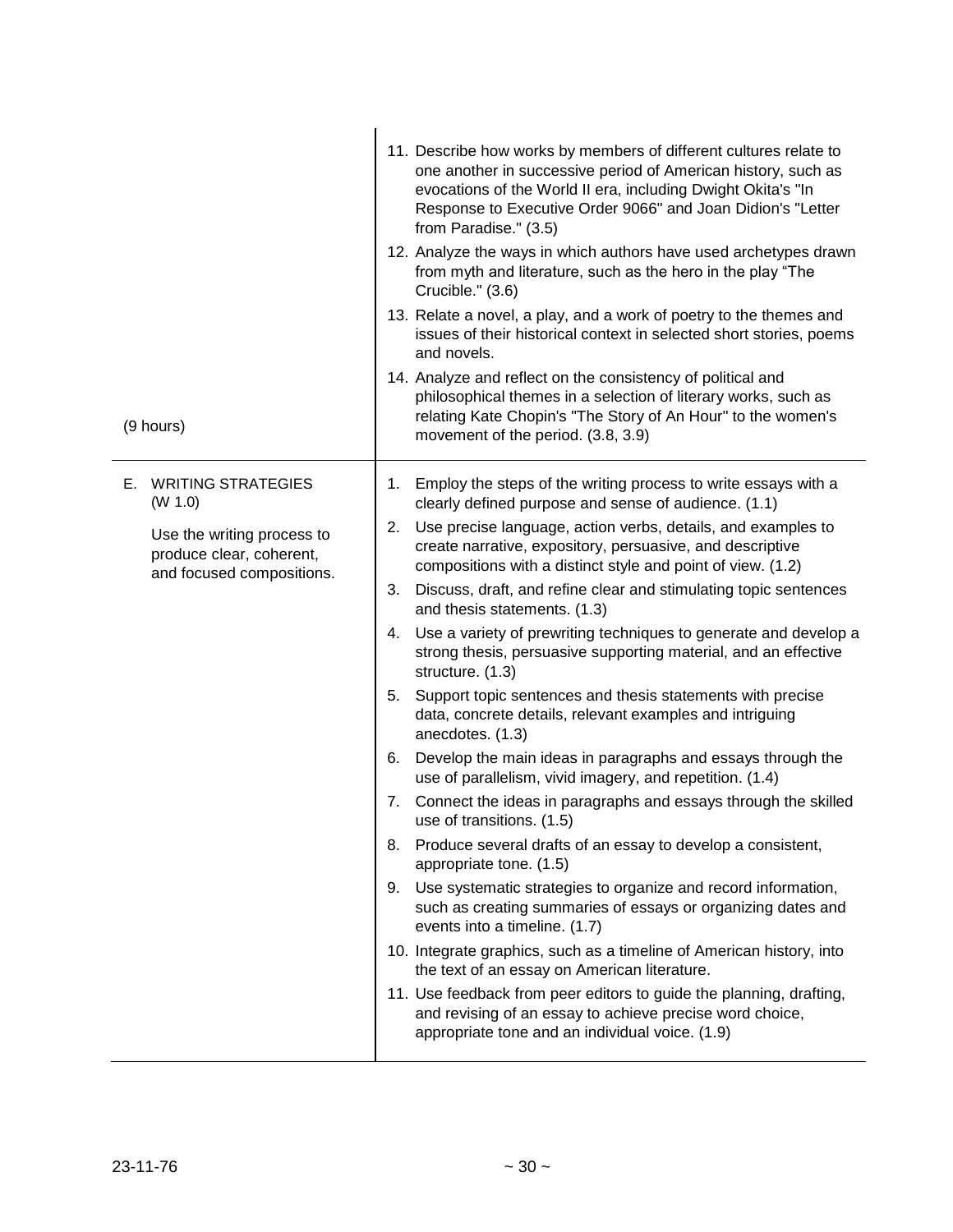| (7 hours)                                                                                                                                                           | 12. Use a rubric to revise writing for improved sentence variety and<br>style. (1.9)<br>13. Employ an editing checklist in individual and group evaluations<br>to revise writing for a better sense of audience, purpose, and<br>genre. (1.9)                                                                                                                                                                                                                                                                                                                                                                                                                                                                                                                                       |
|---------------------------------------------------------------------------------------------------------------------------------------------------------------------|-------------------------------------------------------------------------------------------------------------------------------------------------------------------------------------------------------------------------------------------------------------------------------------------------------------------------------------------------------------------------------------------------------------------------------------------------------------------------------------------------------------------------------------------------------------------------------------------------------------------------------------------------------------------------------------------------------------------------------------------------------------------------------------|
| <b>WRITTEN AND ORAL</b><br>Е.<br><b>LANGUAGE CONVENTIONS</b><br>(WOE 1.0)<br>Write and speak with a<br>command of standard<br>English conventions.                  | Identify and correct sentence fragments, run-on sentences, and<br>1.<br>comma splices in a text. (1.1)<br>Write and revise a historical investigation report, essays, and<br>2.<br>personal narratives, demonstrating a skilled grasp of<br>punctuation, spelling, sentence structure, and manuscript<br>conventions. (1.2)<br>Prepare and present oral presentations demonstrating a<br>3.<br>command of written and oral English conventions. (1.3)<br>Employ a word processing program to enhance the drafting,<br>4.<br>revision, and appropriate formatting of essays and business<br>letters. $(1.3)$                                                                                                                                                                         |
| (5 hours)                                                                                                                                                           | 5.<br>Effectively use a writer's handbook to check and correct errors<br>in usage, punctuation, grammar and manuscript form. (1.3)                                                                                                                                                                                                                                                                                                                                                                                                                                                                                                                                                                                                                                                  |
| G. WRITING APPLICATIONS:<br><b>GENRES AND THEIR</b><br>CHARACTERISTICS (W 2.0)<br>Write biographical,<br>autobiographical, or fictional<br>narratives.<br>(5 hours) | Read and analyze an autobiographical narrative, such as<br>1.<br>Frederick Douglas's "Narrative of the Life of Frederick Douglas,<br>An American Slave." (2.1)<br>Communicate the significance of a personal experience by<br>2.<br>narrating a dramatic sequence of events. (2.1)<br>Build a sequence of events to a compelling climax. (2.1)<br>3.<br>Carefully select concrete details to create a vivid sense of place<br>4.<br>in a narrative composition. (2.1)<br>Use sights, sounds, smells, textures and interior to enhance the<br>5.<br>meaning of a personal narrative. (2.1)<br>Use transitions to effectively portray changes in action, place,<br>6.<br>and mood. $(2.1)$<br>Describe striking images to increase the impact of a personal<br>7.<br>narrative. (2.1) |
| H. WRITING APPLICATIONS:<br><b>GENRES AND THEIR</b><br>CHARACTERISTICS (W 2.0)<br>Write responses to literature.                                                    | Write, draft, and revise interpretive essays in response to a<br>1.<br>classic American play, such as Arthur Miller's The Crucible and<br>a selected American novel. (2.2)<br>Identify and use examples from the text to support<br>2.<br>interpretations of the motivations of characters in a novel, a<br>short story, and a drama. (2.2)<br>Discuss significant themes in a drama and a novel. (2.2)<br>3.                                                                                                                                                                                                                                                                                                                                                                       |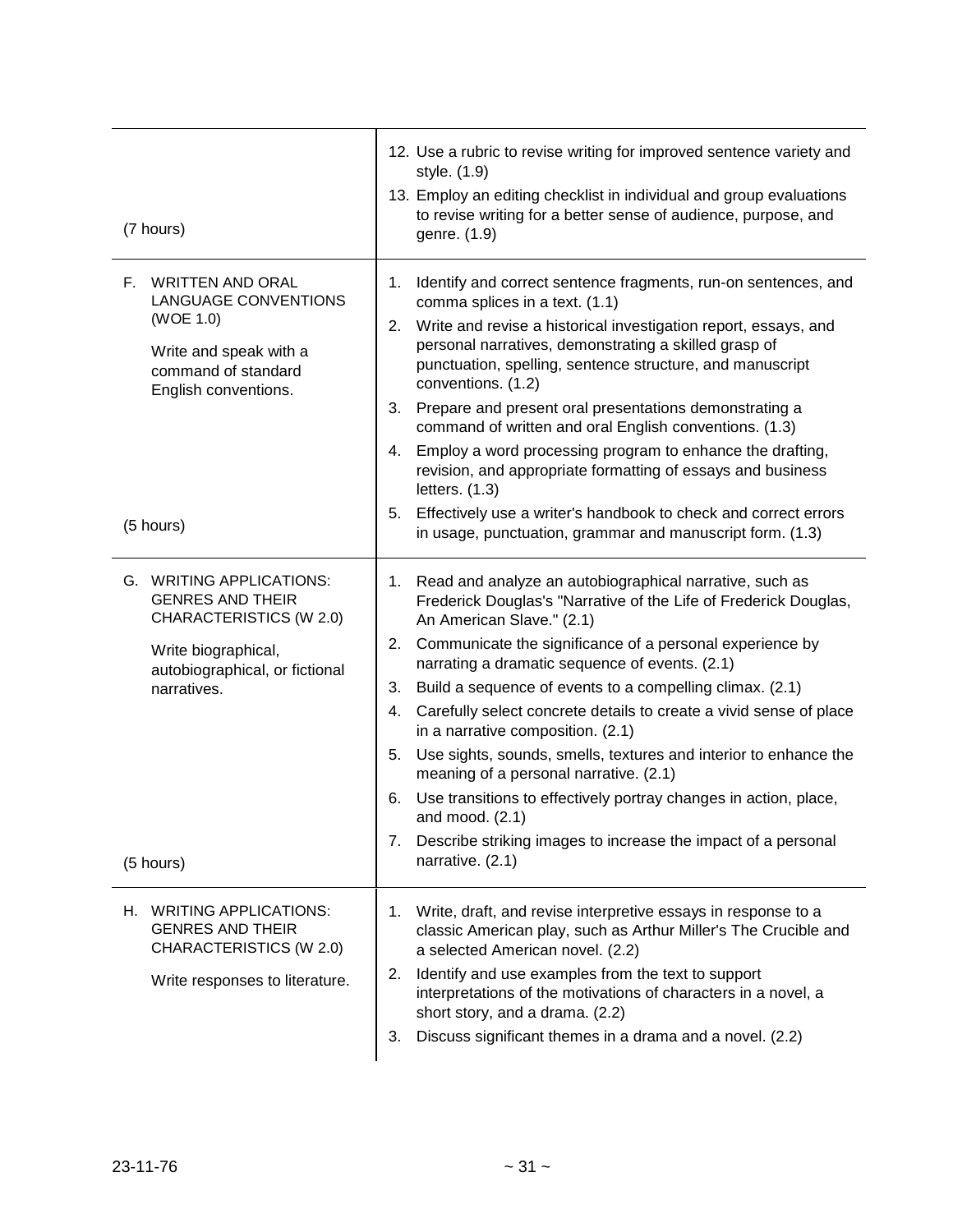| (6 hours)                                                                                                                                                                         | 4. Write, draft, and revise organized essays exploring the central<br>themes in a novel and a drama. (2.2)<br>In preparation for writing a critical essay, make entries in an<br>5.<br>interactive journal to reflect on complexities of characterization,<br>conflict, and theme in a novel, a play, and a short story. (2.2)<br>Use prewriting techniques to develop a thesis and plan the<br>6.<br>introduction, body paragraphs, and conclusion of essays<br>interpreting the theme of a drama and a novel. (2.2)<br>7. Support a thesis within the body of an interpretive essay with<br>evidence from a drama and a novel. (2.2)<br>8. Analyze and articulate an appreciation of an author's use of<br>imagery in a novel, a drama, and a short story. (2.2)                |
|-----------------------------------------------------------------------------------------------------------------------------------------------------------------------------------|-----------------------------------------------------------------------------------------------------------------------------------------------------------------------------------------------------------------------------------------------------------------------------------------------------------------------------------------------------------------------------------------------------------------------------------------------------------------------------------------------------------------------------------------------------------------------------------------------------------------------------------------------------------------------------------------------------------------------------------------------------------------------------------|
| <b>WRITING APPLICATIONS:</b><br>L.<br><b>GENRES AND THEIR</b><br><b>CHARACTERISTICS (W 2.0)</b><br>Write reflective compositions.<br>(5 hours)                                    | 1. Read, analyze and evaluate a selection from Ralph Waldo<br>Emerson's "Self Reliance." (2.3)<br>Identify and evaluate how the author explores the significance of<br>2.<br>a personal experience and uses a specific organizing structure<br>to provide a logical flow of events and information. (2.3)<br>3.<br>Develop, draft, and revise an essay reflecting on the substance<br>and personal significance of a life-changing experience. (2.3)<br>4. Use figurative language, dialogue, sensory details to recreate<br>and reflect on personal experiences. (2.3)<br>5. Write a reflective essay that draws insight from personal<br>experience. (2.3)<br>6. Analyze several historical records of a single event and reflect<br>on the similarities and differences. (2.4) |
| J. LISTENING AND SPEAKING<br>STRATEGIES (LS 1.0)<br>Plan and deliver focused<br>presentations that convey clear<br>and distinct perspectives and<br>solid reasoning.<br>(5 hours) | Enhance the persuasive power of an argument with rhetorical<br>1.<br>questions, personal anecdotes, and dialogue. (1.4)<br>Use deductive and inductive reasoning in support of an<br>2.<br>argument. (1.5)<br>3. Enhance an argument by appealing to the audience's emotions.<br>(1.6)<br>Demonstrate a clear sense of purpose and audience by using<br>4.<br>both formal and informal language in discussions and<br>presentations. (1.8)                                                                                                                                                                                                                                                                                                                                        |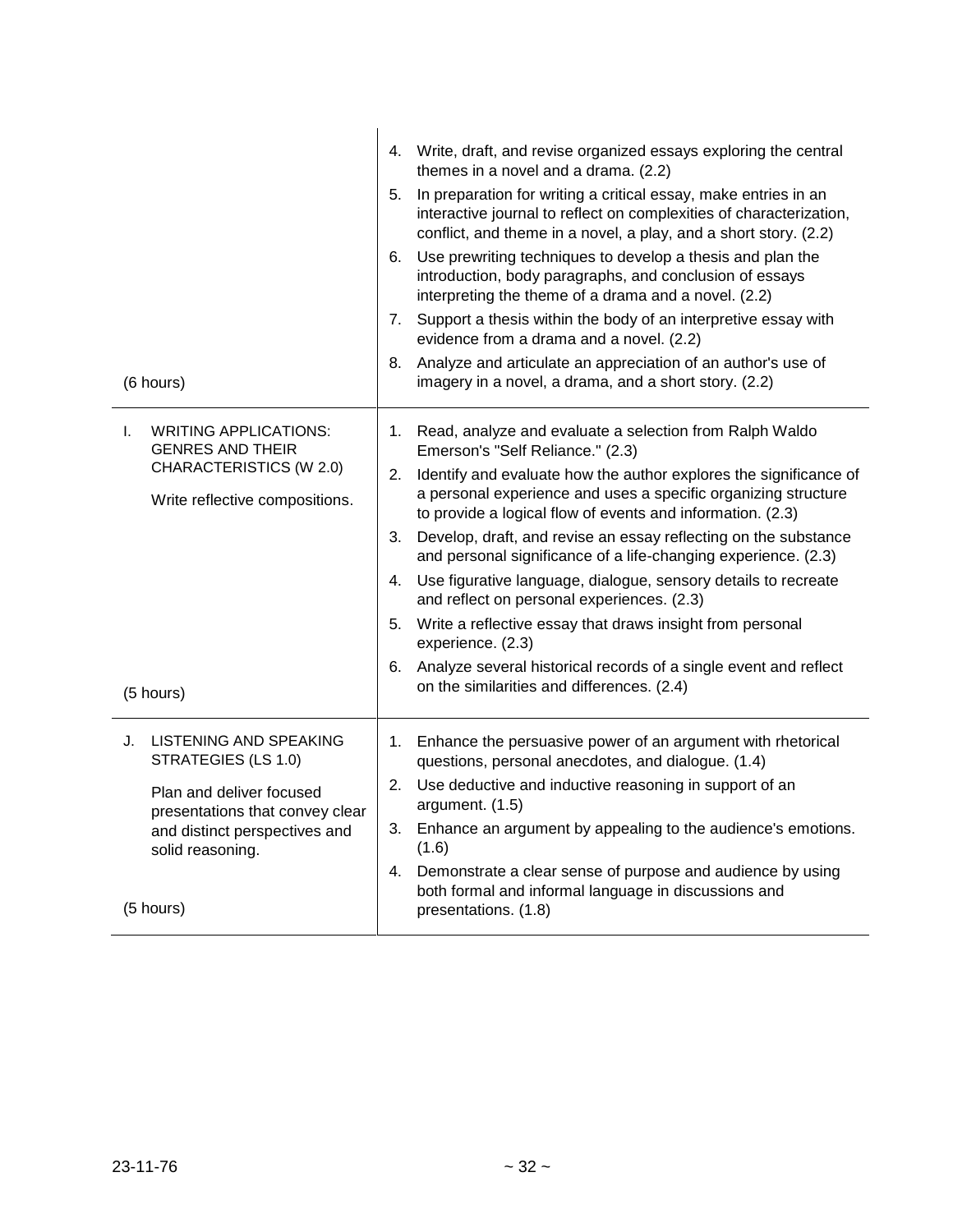| <b>GENRES AND THEIR</b>                                         | K. SPEAKING APPLICATIONS:<br>1.<br>2.<br><b>CHARACTERISTICS (LS 2.0)</b> | Deliver a reflective presentation. (2.1)<br>Reflect on the personal significance of a life-changing<br>experience. (2.1)           |
|-----------------------------------------------------------------|--------------------------------------------------------------------------|------------------------------------------------------------------------------------------------------------------------------------|
| Deliver polished formal<br>and extemporaneous<br>presentations. | 3.                                                                       | Use figurative language, dialogue, and sensory details to reflect<br>on a personal experience. (2.1)                               |
|                                                                 | 4.                                                                       | Articulate a personal interpretation of an aphorism from<br>Emerson's "Self Reliance." (2.1)                                       |
|                                                                 | 5.                                                                       | Develop a persuasive argument with supporting anecdotes,<br>quotations, and facts and statistics. (2.1)                            |
|                                                                 | 6.                                                                       | Relate personal experiences to broader, more general themes.<br>(2.1)                                                              |
|                                                                 | 7.                                                                       | Deliver oral responses to literature. (2.1)                                                                                        |
|                                                                 | 8.                                                                       | Analyze and discuss a drama and articulate a central theme.<br>(2.3)                                                               |
|                                                                 | 9.                                                                       | Support an assertion about the theme of a drama or novel with<br>detailed reference to characters' behavior and dialogue. (2.3)    |
|                                                                 |                                                                          | 10. Identify and discuss a poet's use of imagery. (2.3)                                                                            |
| (6 hours)                                                       |                                                                          | 11. Identify ambiguity in a poem or drama and weigh the relative<br>persuasiveness of a number of alternate interpretations. (2.3) |
|                                                                 |                                                                          |                                                                                                                                    |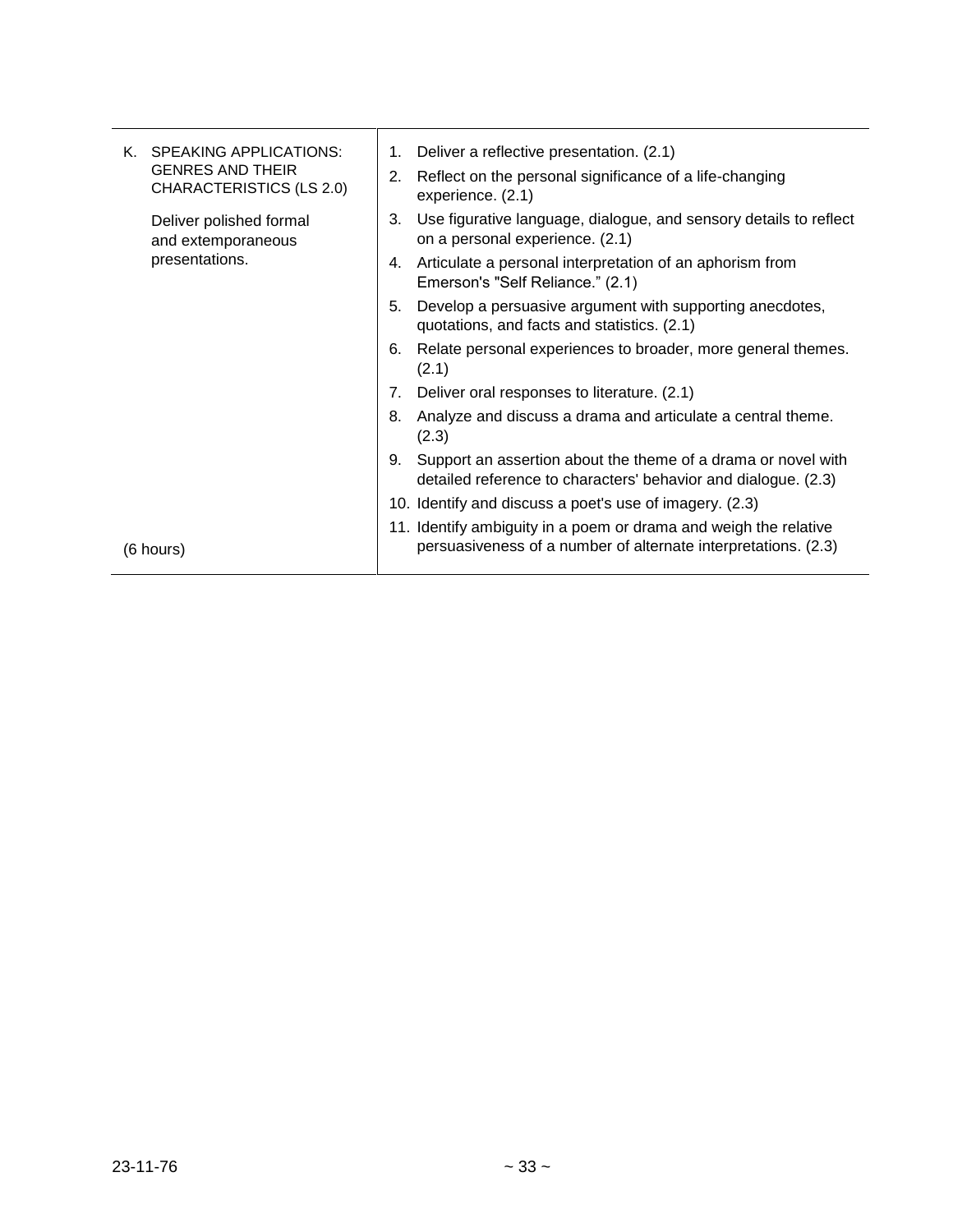## *DEFINITIONS of SCANS COMPETENCIES and FOUNDATION SKILLS*

#### **Definitions of Competencies**

**RESOURCES** Allocates Time: Selects goal related tasks; prioritizes tasks; schedules work to meet deadlines.

> Allocates Money: Uses or prepares budgets; forecasts costs; keeps records to track budget performance.

> Allocates Material and Facility Resources: Acquires, stores, and distributes materials, supplies, equipment, parts, or products.

> Allocates Human Resources: Assesses knowledge and skills and distributes work accordingly; evaluates performance; provides feedback.

**INFORMATION** Acquires and Evaluates Information: Identifies need for data, acquires data or creates data sources, and evaluates relevance of information.

> Organizes and Maintains Information: Organizes, processes, and maintains written or computerized records; sorts, classifies or reformats information.

> Interprets and Communicates Information: Selects and analyzes information communicates the results to others using oral, written, graphic, or multi-media.

> Uses Computers to Process Information: Uses computers to acquire, analyze, organize, and communicate information, including entering, modifying, storing, retrieving, and verifying data.

**INTERPERSONAL** Participates as a Member of a Team: Works cooperatively with others; contributes ideas, suggestions and effort; encourages team members; listens and responds to contributions of others; resolves differences for the benefit of the team; takes responsibility for achieving goals and for doing own share of the work.

> Teaches Others: Helps others learn by coaching or other means; conveys job information to others; provides constructive feedback.

> Serves Clients/Customers: Works and communicates with clients and customers to satisfy their expectations; listens actively to determine needs; communicates in a positive manner; obtains additional resources to satisfy client or customer needs.

> Exercises Leadership: Communicates to justify a position; encourages, persuades or motivates others; establishes credibility through competence and integrity; takes minority viewpoints into consideration.

> Negotiates to Arrive at a Decision: Works toward agreement; clarifies problems and resolves conflicts; proposes and examines options; sets realistic goals; resolves divergent interests.

> Works with Cultural Diversity: Works well with men and women and with a variety of ethnic and social groups; respects the rights of others; bases impressions on individual performance, not on stereotypes.

**SYSTEMS** Understands Systems: Knows how social, organizational, and technological systems work and operates effectively within them; knows who to ask for information and how to get resources.

> Monitors and Corrects Performance: Monitors how procedures are working; predicts trends; diagnoses problems; takes action to maintain system performance.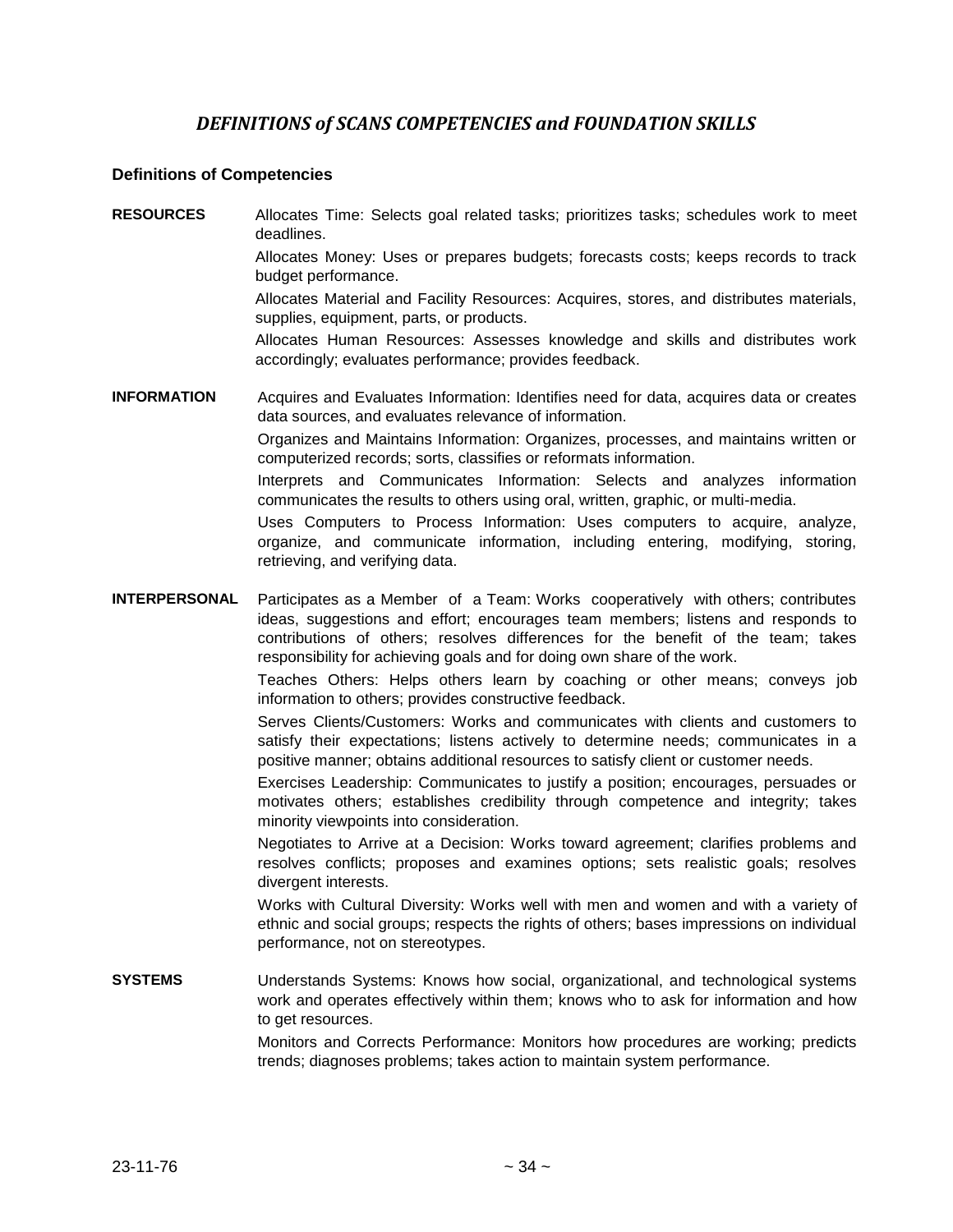## *DEFINITIONS of SCANS COMPETENCIES and FOUNDATION SKILLS (continued)*

**SYSTEMS (continued)** Improves and Designs Systems: Makes suggestions for improving products or services; recommends alternatives; responsibly challenges the status quo.

**TECHNOLOGY** Selects Technology: Chooses procedures, equipment, or computer programs to produce desired results. Applies Technology to Task: Understands purpose and procedures for setting up and operating machines, including computers and their programs. Maintains and Troubleshoots Technology: Prevents, identifies, or solves problems in machines, computers, and other technologies.

**BASIC SKILLS** Reading: Locates, understands, and interprets written information in prose and documents - including manuals, graphs, and schedules - to perform tasks. Writing: Communicates thoughts, ideas, information, and messages in writing; records information completely and accurately; checks, edits, and revises written material. Arithmetic: Performs computations; uses numerical concepts in practical situations; uses tables, graphs, and diagrams to obtain or convey numerical information. Mathematics: Approaches practical problems by choosing from a variety of mathematical techniques. Listening: Receives, attends to, interprets, and responds to verbal and non-verbal

messages.

Speaking: Organizes ideas and communicates oral messages appropriately in conversation, discussion, and group presentations; asks questions when needed.

**THINKING SKILLS** Creative Thinking: Uses imagination; combines ideas or information in new ways; reshapes goals in ways that that reveal new possibilities.

> Decision Making: Specifies goals and constraints, generates alternatives, considers risks, evaluates and chooses best alternative.

> Problem Solving: Recognizes that a problem exists, devises and implements a plan to resolve it, evaluates and monitors progress, and revises plan as needed.

> Seeing Things in the Mind's Eye: Organizes and processes symbols, pictures, graphs; visualizes outcomes from blueprints, diagrams, flow charts, recipes, etc.

> Knowing How to Learn: Can use learning techniques to apply and adapt new knowledge and skills in both familiar and changing situations.

> Reasoning: Uses underlying principles to solve problems; uses logic to draw conclusions.

**PERSONAL QUALITIES** Responsibility: Works hard to be excellent; sets high standards of attendance, punctuality, enthusiasm, and optimism in approaching tasks.

> Self-Esteem: Has a positive view of self; knows own skills and abilities; is aware of impact on others.

> Social: Demonstrates friendliness, adaptability, empathy and politeness; relates well to others; asserts self appropriately; takes an interest in others.

> Self-Management: Assesses own knowledge, skills, and abilities accurately; sets personal goals; responds to feedback unemotionally; is a "self-starter."

> Integrity/Honesty: Can be trusted; recognizes personal and societal values; chooses ethical courses of action.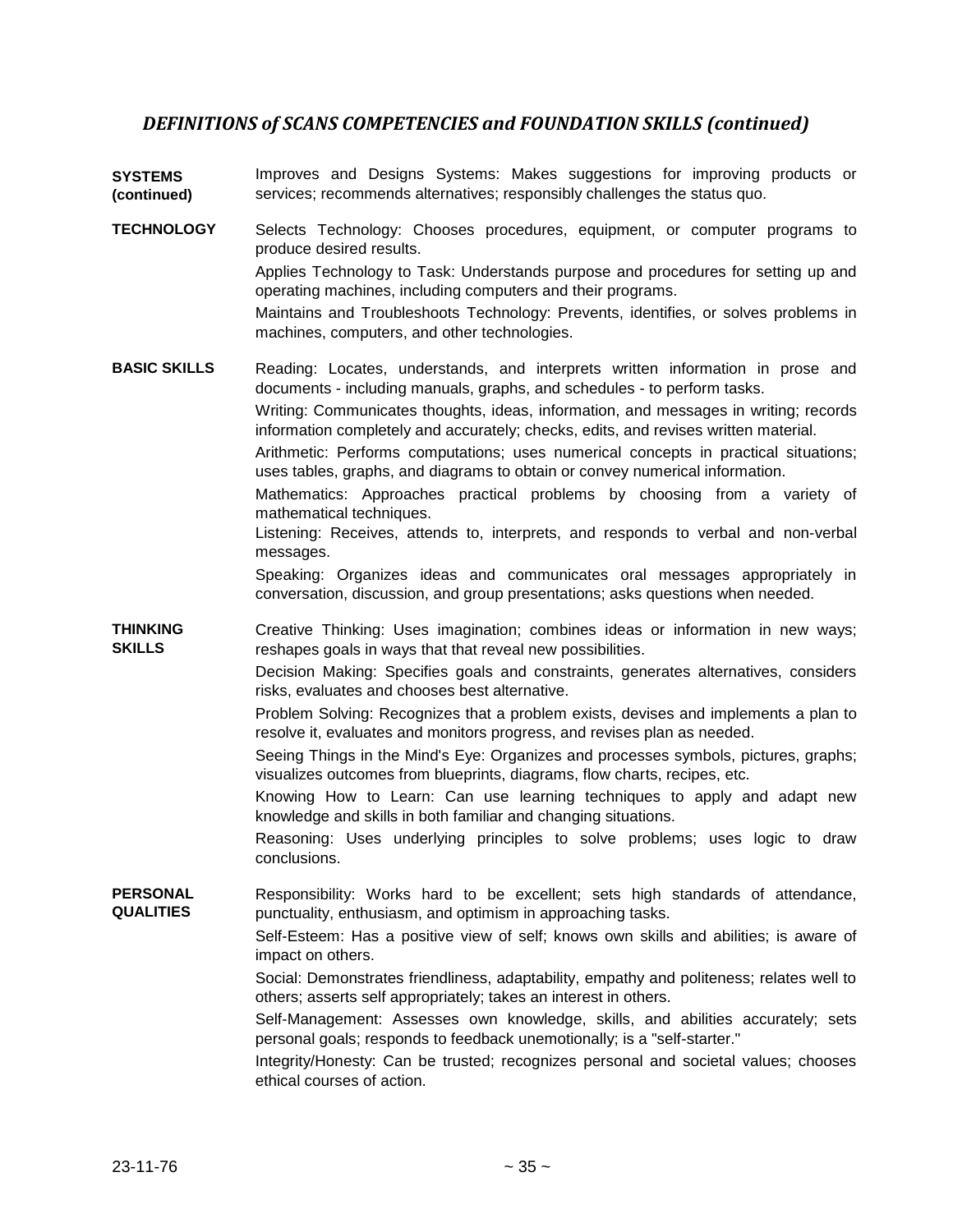## *SUGGESTED INSTRUCTIONAL MATERIALS and OTHER RESOURCES*

#### **TEXTBOOKS**

The Language of Literature –  $11<sup>th</sup>$  Grade (Yellow). Evanston, Illinois: McDougall Littell, 2002.

Writers INC: A Student Handbook for Writing and Learning. Wilmington, Massachusetts: Great Source Education Group/Houghton Mifflin, 2001.

#### **SUGGESTED READING LIST**

*All Quiet on the Western Front* by Erich Maria Remarque *Cannery Row* by John Steinbeck *How the Garcia Girls Lost their Accents* by Julia Alvarez *Huckleberry Finn* by Mark Twain *Johnny Got His Gun* by Dalton Trumbo *A Lesson before Dying by* Earnest J. Gaines *Of Mice and Men* by John Steinbeck *Rain of Gold* by Victor Villasenor *Slaughterhouse Five* by Kurt Vonnegut *The Great Gatsby* by F. Scott Fitzgerald *The Jungle by* Upton Sinclair *The Scarlet Letter* by Nathaniel Hawthorne

#### **MEDIA AND TECHNOLOGY**

An Occurrence at Owl Creek Bridge. 1962. I'm a Fool. 2001.

The Crucible. 1996.

The Tell Tale Heart. 2000.

#### **RESOURCE PERSONS**

Adult Secondary Education Supervisor Adult Secondary Education Teacher Advisor